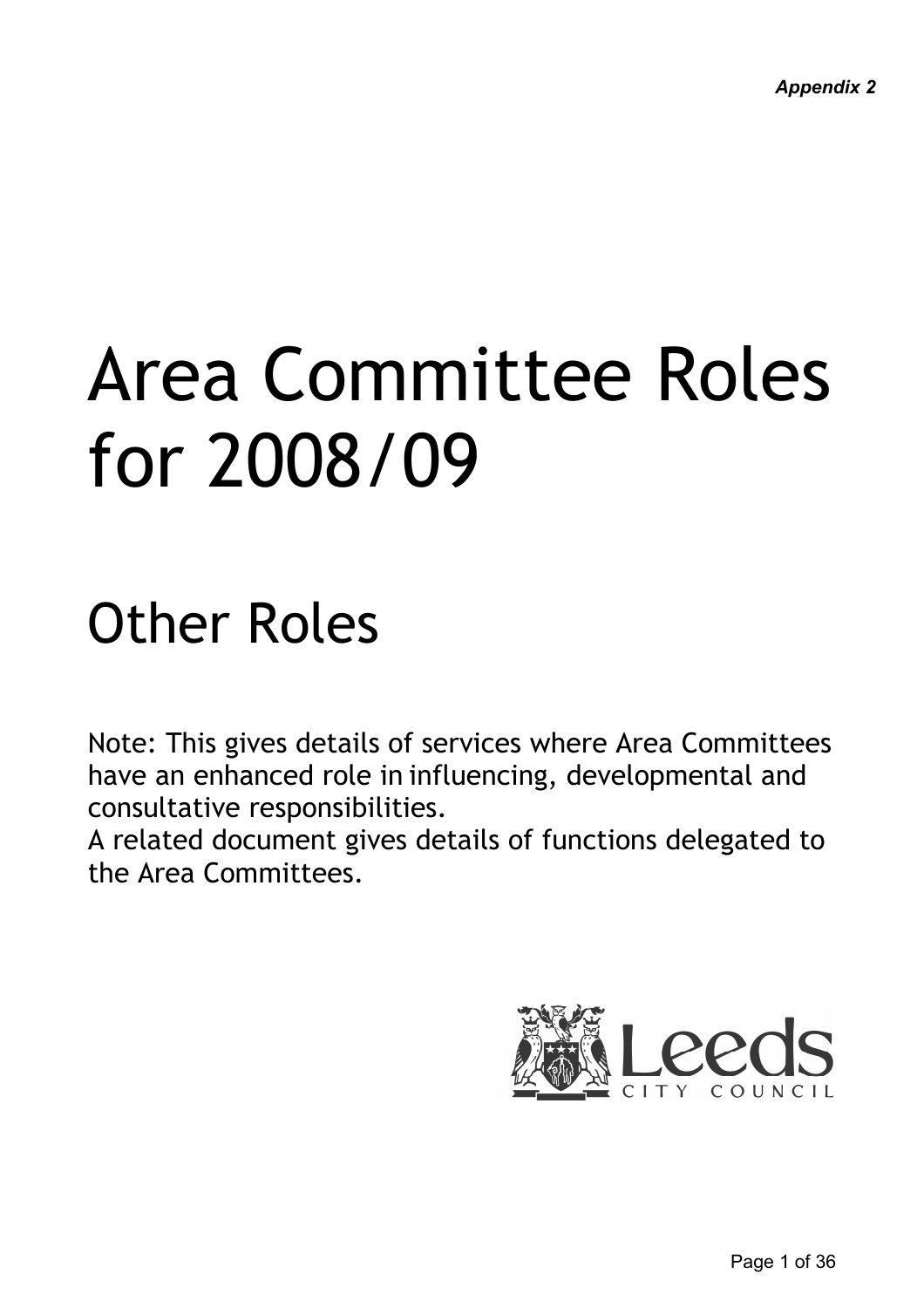# Other Area Committee Roles – 2008/09

| <b>Community Engagement</b>                                                               | Pages $3 - 5$   |  |
|-------------------------------------------------------------------------------------------|-----------------|--|
| <b>Community Greenspace</b>                                                               | Pages $6 - 8$   |  |
| PCSOs, Neighbourhood Policing Teams and Multi Agency<br><b>Crime and Grime Operations</b> | Pages 9 - 12    |  |
| <b>Environmental Action Teams</b>                                                         | Pages 13 - 14   |  |
| <b>Street Cleansing</b>                                                                   | Pages 15 - 18   |  |
| <b>Highways Maintenance</b>                                                               | Pages 19 - 21   |  |
| Local Children and Young People Plans                                                     | Pages 22 - 27   |  |
| Health and Wellbeing (Including Adult Social Care)                                        | Pages 27 - 30   |  |
| <b>Conservation Area Reviews</b>                                                          | Pages $31 - 35$ |  |
| <b>Grounds Maintenance</b>                                                                | Page 36         |  |
| Area Based Regeneration Schemes and Town and District<br><b>Centre Projects</b>           | Page 36         |  |
| <b>Advertising on Lampposts</b>                                                           | Page 36         |  |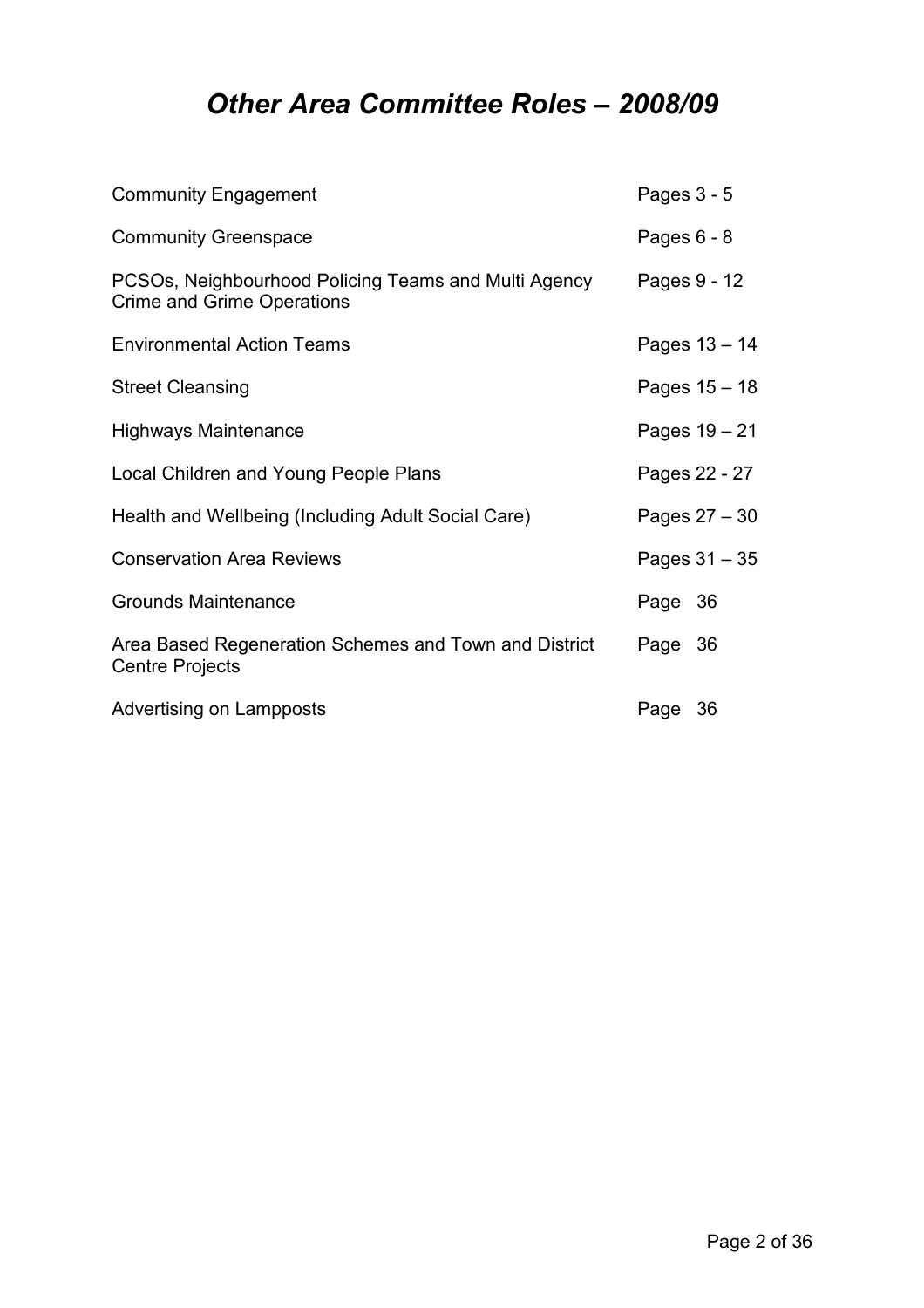#### FUNCTION: Community Engagement

#### **DESCRIPTION**

#### HEADLINE INFORMATION:

Overview of local engagement activities linked to improvement of local services and Area Delivery Plan priorities.

#### OVERVIEW OF RESOURCES:

Local engagement activities delivered primarily through Area Management teams. Allocations of Well Being resources agreed by Area Committees. Local partner inputs e.g. Police, PCT, Leeds VOICE.

#### TYPE OF INFORMATION TO BE AVAILABLE AT AREA COMMITTEE LEVEL:

Area based community engagement plan to be produced setting out minimum standards including:

- Community profile update of local intelligence twice a year with information about local stakeholders and how to reach local communities
- Calendar of planned communication and engagement activities including information in About Leeds for all households, minimum of one ward based engagement event per annum linked to priority setting and themed discussions at Area Committees
- Additional activities with particular neighbourhoods and communities linked to Area Delivery Plan priorities

Annual report to Area Committees and Executive Board to give overview of progress.

#### EXECUTIVE MEMBER:

Cllr Les Carter

#### RESPONSIBLE OFFICERS:

DIRECTOR: Neil Evans

CHIEF OFFICER: Stephen Boyle

LEAD OFFICER FOR FUNCTION SCHEDULE: Rory Barke/Martyn Stenton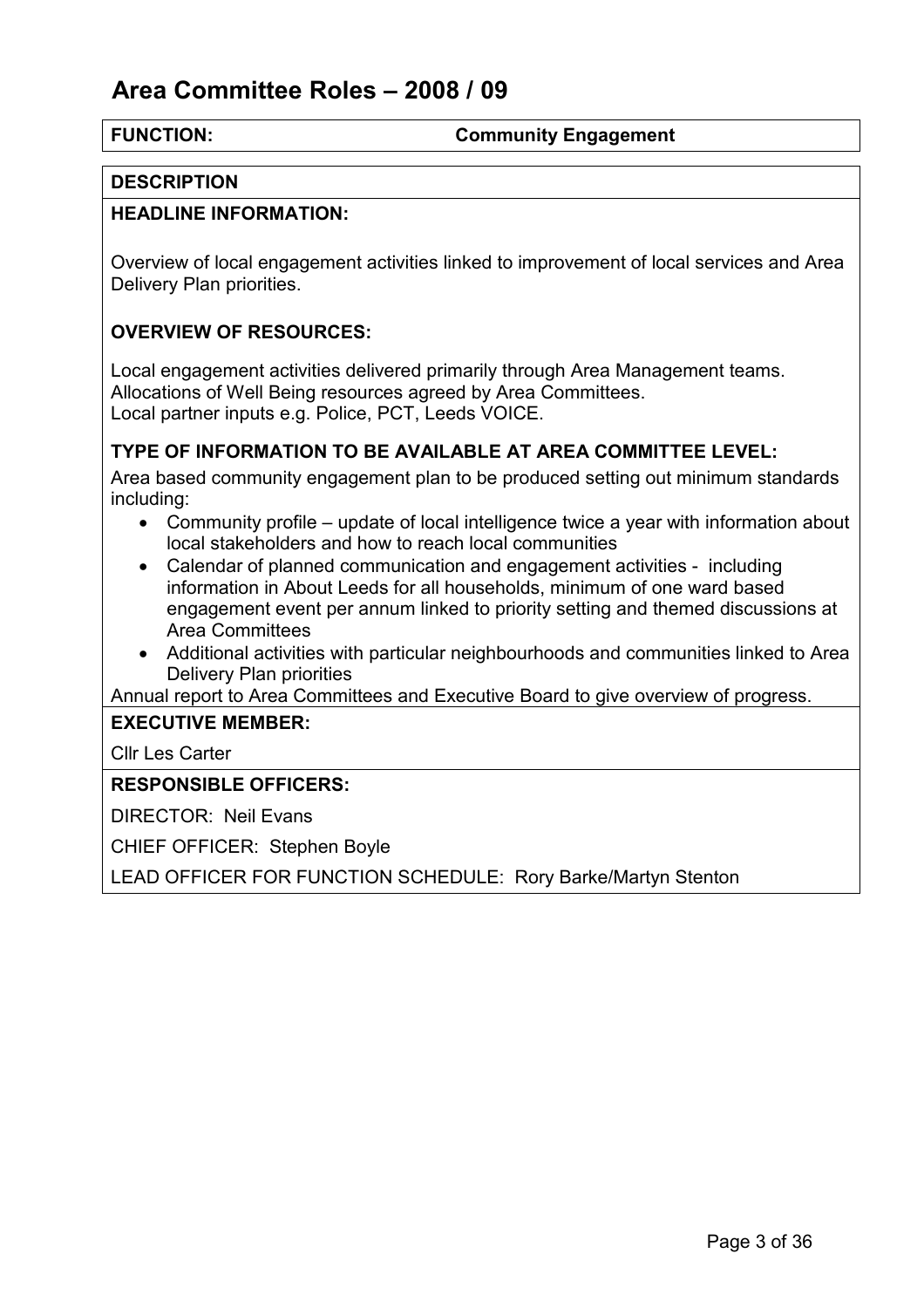### OUTCOMES AND PERFORMANCE INFORMATION

#### LINK TO LEEDS STRATEGIC PLAN OUTCOMES:

Harmonious Communities

#### IMPROVEMENT PRIORITIES:

HM 1a – Increased number of people engaged in activities to meet community needs and improve quality of life

HM 1b – Increase in number of local people empowered to have greater voice and influence over local decision making and greater role in public service delivery HM 2a – Enable robust and vibrant voluntary, community and faith sector to facilitate community activity and directly deliver services

HM 2b – Increase sense of belonging and pride in neighbourhoods

#### GEOGRAPHY & FREQUENCY OF RELEVANT LOCAL PERFORMANCE INFORMATION:

(E.g. SOA, ward, quarterly, yearly)

Annual report to Area Committees. Information to be disaggregated to ward/neighbourhood level as appropriate. Performance Indicators currently collated at City Wide level through annual survey.

#### **GOVERNANCE**

#### DESCRIPTION OF WHAT PROPOSED RESPONSIBILITY COVERS:

Area Committees responsible for overseeing and monitoring the work of the Area Management Teams in relation to local engagement activities.

#### PRACTICAL ARRANGEMENTS – HOW WOULD LOCAL MEMBERS DEAL WITH THE PROPOSED RESPONSIBILITY:

Area Committees to agree plan and consider annual report. Ward Members directly involved in ward/neighbourhood based activities.

#### HOW / WHEN WOULD THE FUNCTION REPORT TO AREA COMMITTEES:

Community Engagement Plan to be considered by Area Committee alongside Area Delivery Plan.

Annual report setting out progress and future priorities along with summary of information about engagement work of other key services and local partners. Other specific reports/updates as required during the year.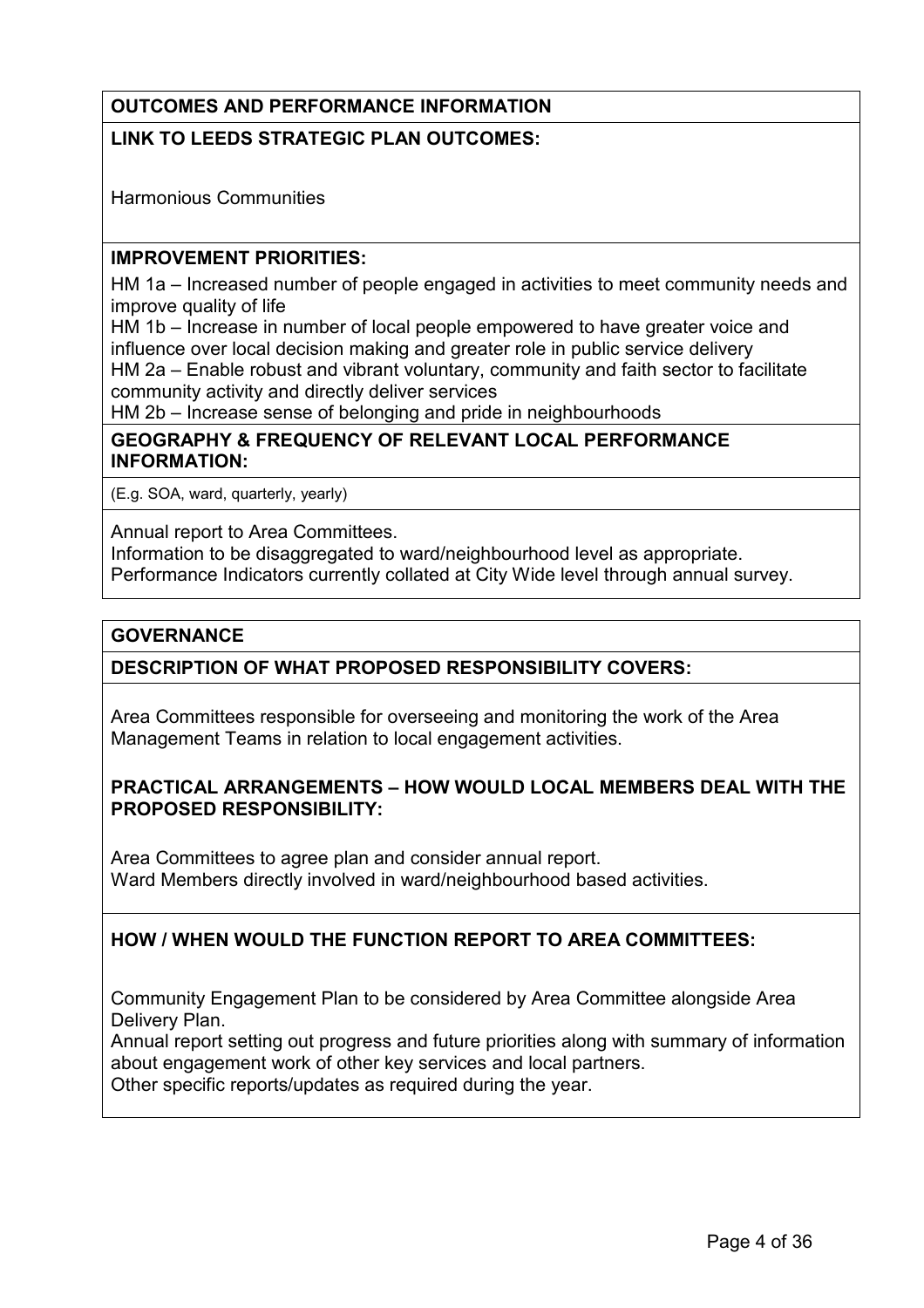#### MANAGEMENT AND CO-ORDINATION

#### TYPE AND DETAIL OF PROPOSED ARRANGEMENTS:

| <b>Locally Managed Service</b> | Area Management teams lead on range of community       |
|--------------------------------|--------------------------------------------------------|
| <b>With Some Central</b>       | engagement work in partnership with other services and |
|                                | local partners. Area Management teams and central team |
| Support/Technical              | provides support to other consultation and engagement  |
| Expertise/Co-Ordination        | activities undertaken by the Council and partners.     |

#### LINKS TO KEY PLANS / STRATEGIES / LEGISLATION / STATUTORY REQUIREMENTS:

Leeds Strategic Plan, Council Business Plan, Equality Standard, Compact for Leeds, Parish and Town Council Charter

#### LINKS TO OTHER CITY COUNCIL SERVICES:

Strong links to many council services as the majority of services undertake engagement and consultation activities with a locality dimension. Key links to other Regeneration Teams, Corporate Communications Team and Equalities Team.

#### LINKS TO OTHER PUBLIC SECTOR PARTNER SERVICES:

Key partners are Voluntary Community and Faith Sector, Police and PCT.

#### ANY KEY CURRENT / FUTURE ISSUES FOR AREA COMMITTEE TO BE AWARE OF REGARDING SERVICE / FUNCTION

Government emphasis on Empowerment – White Paper due Summer 08 Participatory Budgeting pilot work currently underway in two areas of Leeds (Inner West, Outer South).

### BUDGET / RESOURCES INFORMATION

Area Committees and partners allocate specific budgets and staff resources for community engagement activity.

Area Management Teams seek partner contributions to local engagement activities.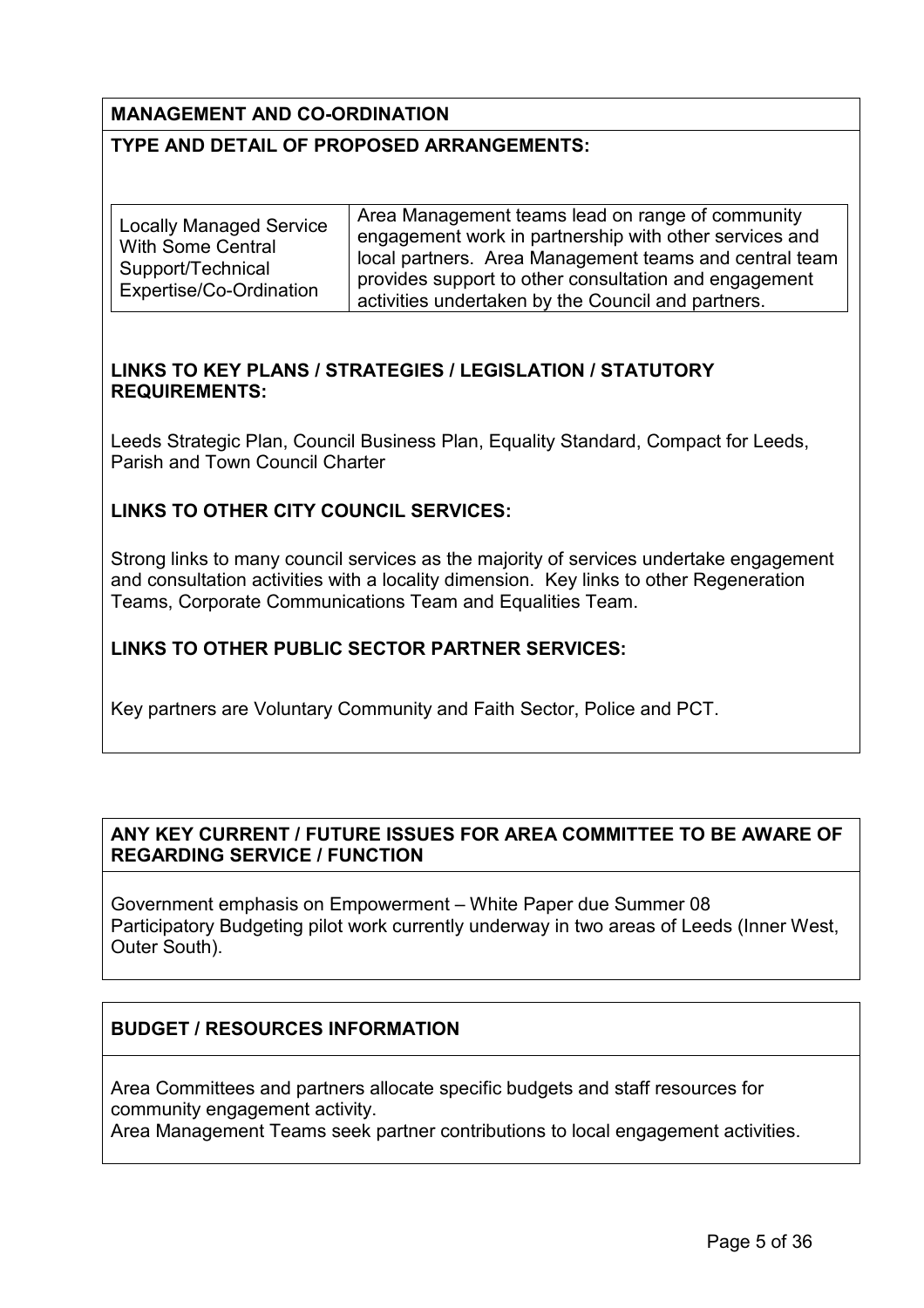#### FUNCTION: Community Greenspace

#### **DESCRIPTION**

#### HEADLINE INFORMATION:

73 community parks vested with the Parks and Countryside Service. These include a wide variety of recreation facilities, sports pitches, play areas, formal and informal horticultural features, etc.

#### OVERVIEW OF RESOURCES:

Community parks are managed and maintained by the Parks and Countryside service.

#### TYPE OF INFORMATION TO BE AVAILABLE AT AREA COMMITTEE LEVEL:

Leeds Quality Park (LQP) assessments for assessed sites Residents' perception information from Satisfaction Surveys (2004, 2005, 2006)

#### EXECUTIVE MEMBER:

Cllr John Procter – Leisure

#### RESPONSIBLE OFFICERS:

DIRECTOR: Jean Dent

CHIEF OFFICER: Martin Farrington

LEAD OFFICER FOR FUNCTION SCHEDULE: Mike Kinnaird

#### OUTCOMES AND PERFORMANCE INFORMATION

#### LINK TO LEEDS STRATEGIC PLAN OUTCOMES:

This service has direct and indirect links to a number of strategic Plan outcomes

#### IMPROVEMENT PRIORITIES:

The service is half way through implementing the Parks Urban Renaissance programme utilising £3.7m for improvements to 21 community parks during 2005/09. However, less than a third of the city's community parks have been included within this programme and work is ongoing to identify the funding requirement to bring all community parks to the minimum acceptable standard identified within the Green Flag criteria.

#### GEOGRAPHY & FREQUENCY OF RELEVANT LOCAL PERFORMANCE INFORMATION:

(E.g. SOA, ward, quarterly, yearly)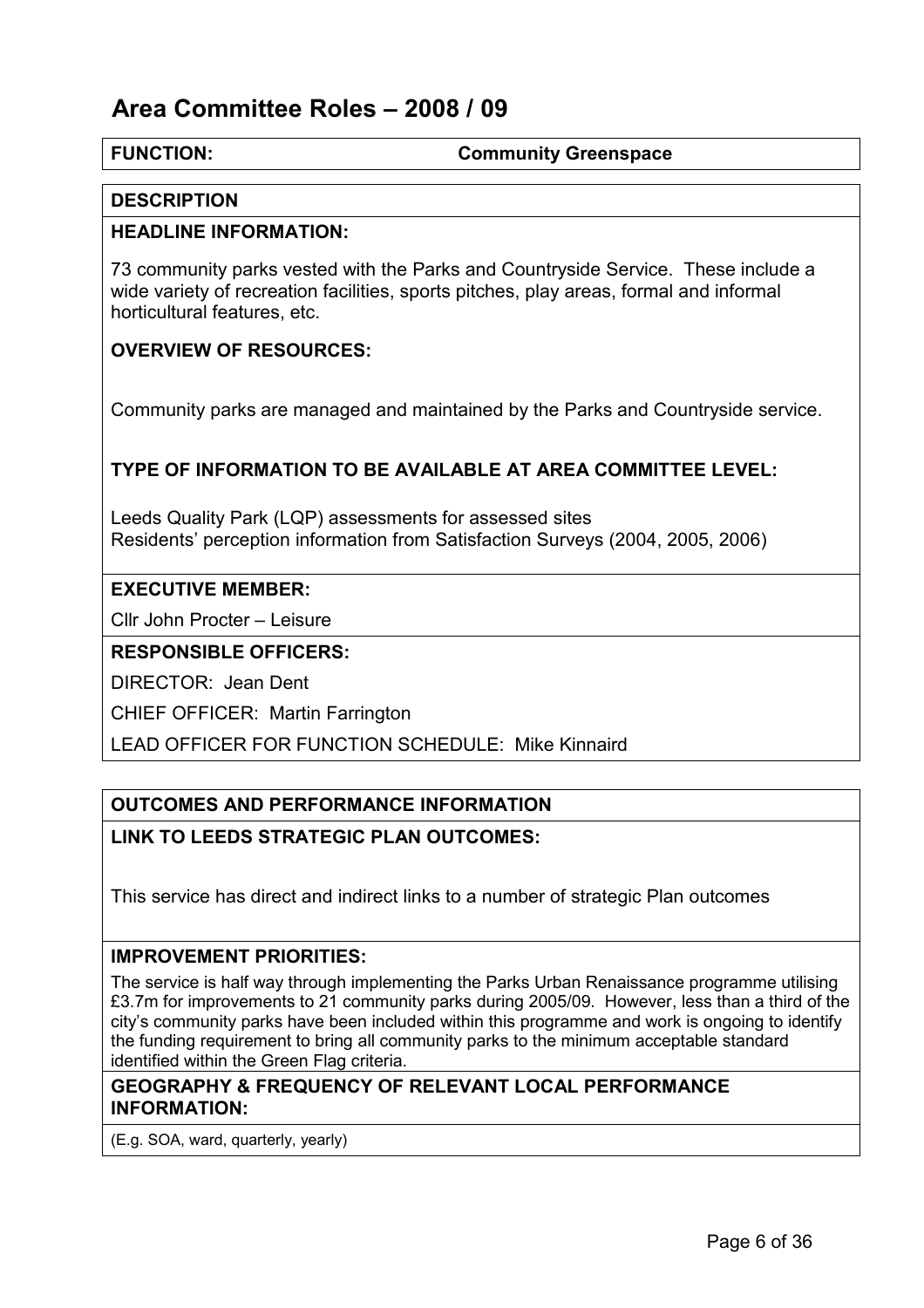Performance Indicator (reported annually): The percentage of parks and countryside sites assessed internally that meet the Green Flag criteria

#### **GOVERNANCE**

#### DESCRIPTION OF WHAT PROPOSED RESPONSIBILITY COVERS:

Area committees influence the development and use of community parks and are consulted about proposals for the development and use of community parks, for example proposals for refurbishment, installation of new play equipment, etc. Executive Member involvement in sensitive/contentious issues. Development of major policy and proposals through Executive Board.

#### PRACTICAL ARRANGEMENTS – HOW WOULD LOCAL MEMBERS DEAL WITH THE PROPOSED RESPONSIBILITY:

Ward members (and community groups) are consulted about proposals for the development and use of community parks, for example proposals for refurbishment, installation of new play equipment, etc.

Area Committee involvement sought where proposals impact on more than one site within a Committee's portfolio.

#### HOW / WHEN WOULD THE SERVICE / FUNCTION REPORT TO THE AREA COMMITTEE:

(E.g. formal and informal arrangements, frequency)

Ward members are involved in discussions about the development and use of community parks.

Proposals on significant issues which affect one or more community parks in a Committee's portfolio are also subject to a report to the Area Committee. Regular update/progress reports to Area Committees.

#### MANAGEMENT AND CO-ORDINATION

#### PROPOSED ARRANGEMENTS FOR SERVICE / FUNCTION IN 2008/09:

Operational management of day to day issues (user liaison, horticultural work, event management, and general maintenance, etc.) is provided by area based teams in Parks and Countryside.

Area based teams are supported by the professional services of a central workshop, countryside and access team, forestry team, training section and quality assurance unit (amongst others).

The service maintains a flexible approach to enable resources and expertise from an area to be brought across to another area when required to ensure the successful completion of projects.

Development of proposals and consultation is undertaken by staff in each of the area management teams, with support in the form of co-ordination, technical support and budget management being provided by a central team in Parks and Countryside.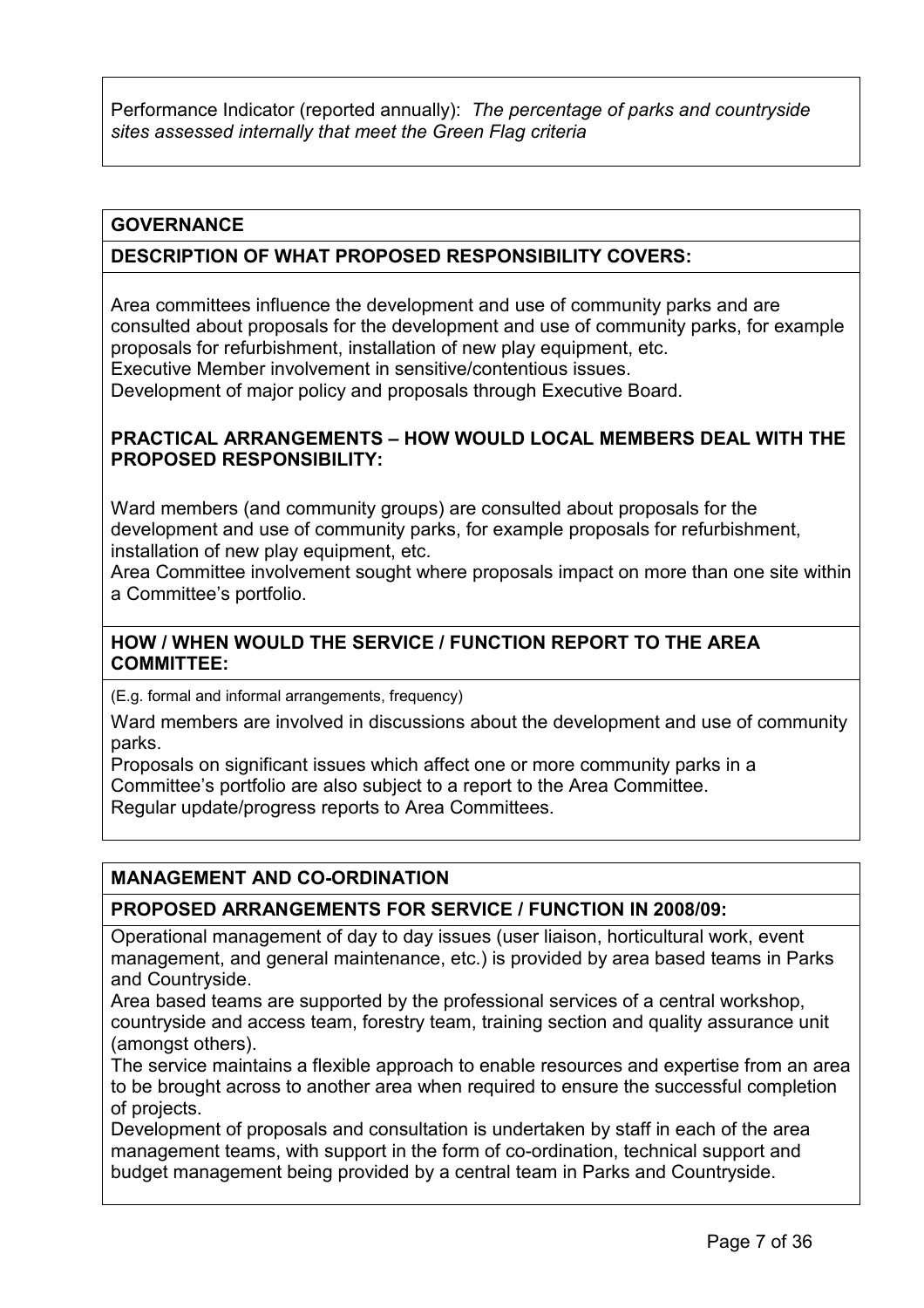#### TYPE AND DETAIL OF PROPOSED ARRANGEMENTS:

| <b>Centrally Managed</b><br>Service With Management<br><b>Contacts for Each Area</b>                       | Park based horticultural staff are supported by<br>professional and/or technical central services |
|------------------------------------------------------------------------------------------------------------|---------------------------------------------------------------------------------------------------|
| <b>Locally Managed Service</b><br><b>With Some Central</b><br>Support/Technical<br>Expertise/Co-Ordination |                                                                                                   |

#### LINKS TO KEY PLANS / STRATEGIES / LEGISLATION / STATUTORY REQUIREMENTS:

- Vision For Leeds
- Cultural Strategy
- The Parks and Greenspace strategy
- Fixed Play Strategy
- Playing Pitch Strategy
- Leeds Forest Strategy
- Rights of Way Improvement Plan (and statutes relating to PROW)
- Every Child Matters
- The emerging Physical Activity Strategy
- Leeds Childhood Obesity Prevention and Weight Management Strategy 2006 2016
- Older Better A strategy to promote a healthy and active life for older people in Leeds 2006–2011
- The Leeds Health and Wellbeing Plan 2005 -2008

#### LINKS TO OTHER CITY COUNCIL SERVICES:

Community access at other P&C managed Greenspace complements the recreational/educational/conservation opportunities available in community parks. P&C work with schools in community parks and other sites to provide an environmental education resource.

#### LINKS TO OTHER PUBLIC SECTOR PARTNER SERVICES:

Police

Primary Care Trusts

#### CONTRACT / COMMISSIONING

#### DESCRIPTION OF ANY CONTRACT / COMMISSIONING / SERVICE LEVEL AGREEMENTS FOR SERVICE / FUNCTION:

Concessions (e.g. ice cream, hot food, etc.)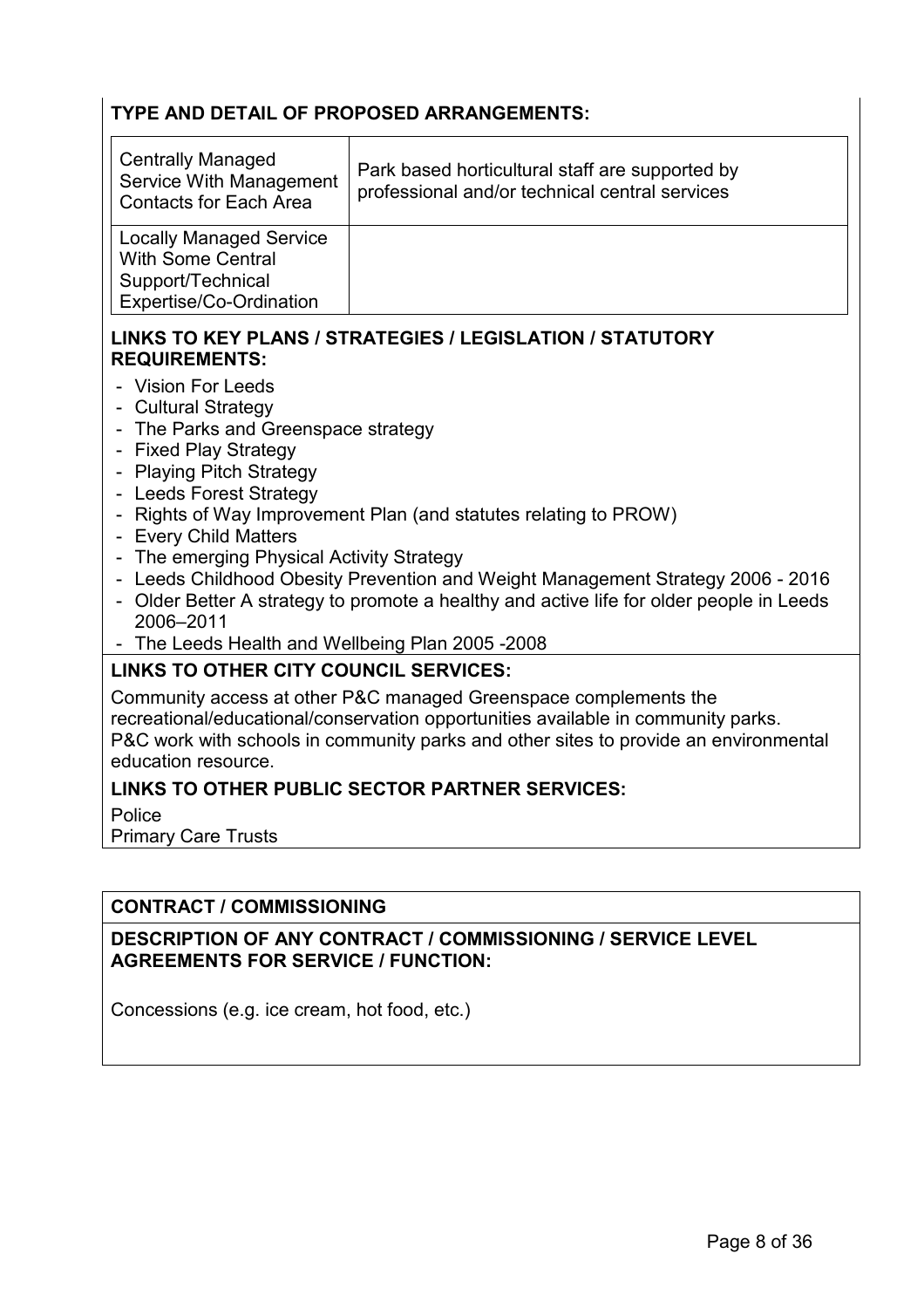#### FUNCTION: PCSOs, Neighbourhood Policing Teams and Multi Agency Crime and Grime Operations

#### **DESCRIPTION**

#### HEADLINE INFORMATION:

- Co-ordination of Neighbourhood Policing Teams linked to political wards each with an NPT Inspector and PCSOs.
- The aim is to contribute to the reduction of Crime and Disorder (including ASB) by providing a visible presence on the street.
- PCSO's provide reassurance to communities through high visibility patrols and improved public contact.
- Crime and grime issues are tackled through local tasking arrangements where partnership activity is co-ordinated.
- A minimum of one multi agency operation is carried out per month per Police Division.

#### OVERVIEW OF RESOURCES:

- Dedicated NPT Inspectors
- Dedicated 5 PCSOs per ward with an additional 3 in the Richmond Hill and Burmantofts Ward and an additional 2 in the Gipton and Harehills Ward.
- Resources across partner agencies linked to neighbourhood management tasking arrangements.
- The provision of a range of services, via uniformed patrols of PCSOs to reassure, reduce anti social behaviour and the fear of crime
- Pre planned days of action to tackle crime and grime in targeted areas based on need as determined by Police based National Intelligence Model, co-ordinated locally by Area Community Safety Co-ordinators and relevant NPT Inspector.
- Operations are supported financially through the normal day to day operational resources of those taking part with some additional funding available through Safer Leeds to provide promotional and publicity material plus some help with skips and venue hire, where required.

#### TYPE OF INFORMATION TO BE AVAILABLE AT AREA COMMITTEE LEVEL:

- Quarterly report prepared in each police division on PCSOs.
- Annual themed Community Safety Area Committee Report
- Information on activity undertaken is available through the Area Community Safety Co-ordinators at area management level

#### EXECUTIVE MEMBER:

Les Carter

#### RESPONSIBLE OFFICERS:

DIRECTOR: Neil Evans

CHIEF OFFICER: Stephen Boyle / Richard Jackson

LEAD OFFICER FOR FUNCTION SCHEDULE: Manny Mudhar / Rory Barke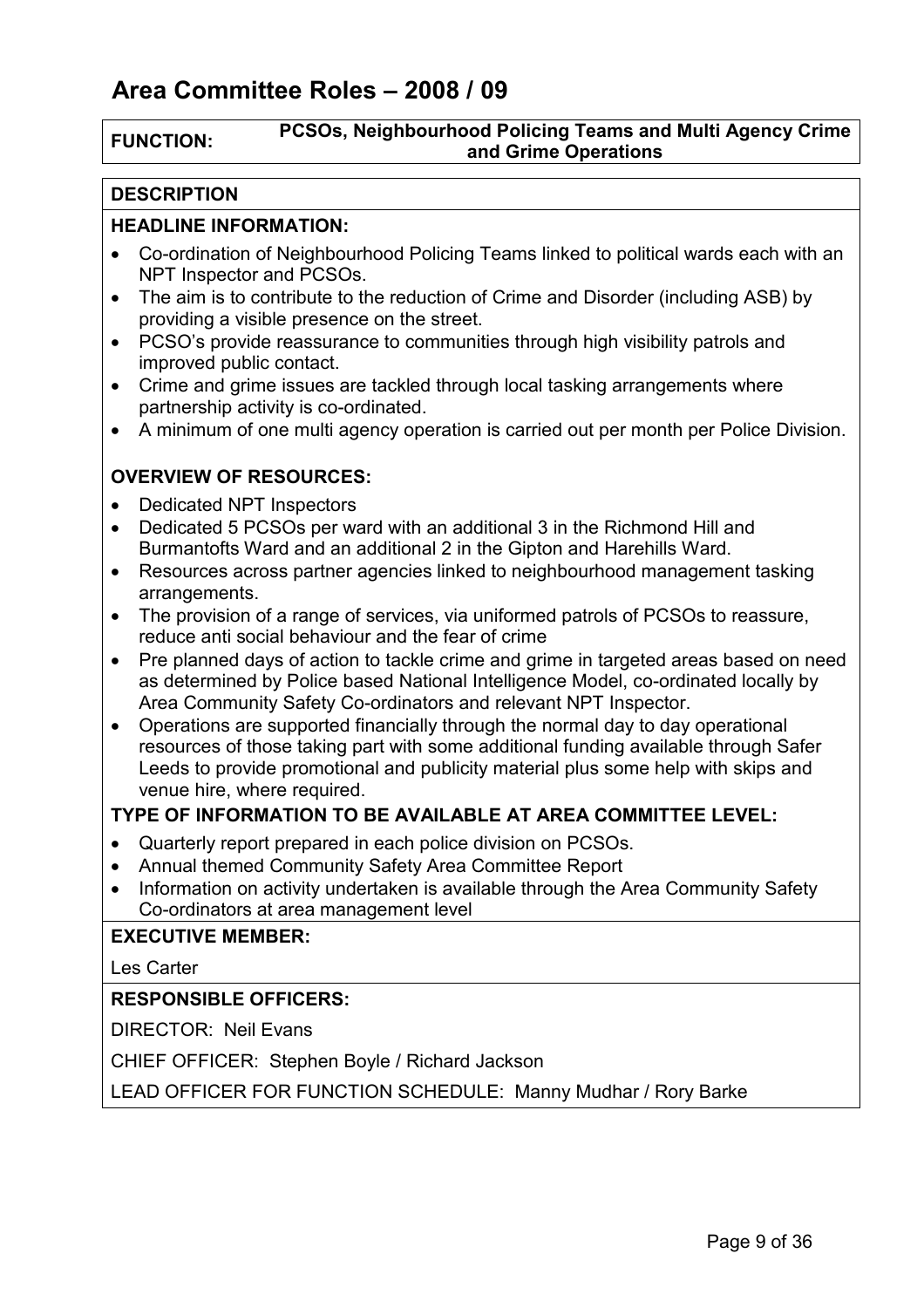#### OUTCOMES AND PERFORMANCE INFORMATION

#### LINK TO LEEDS STRATEGIC PLAN OUTCOMES:

#### **Environment**

Cleaner, greener and more attractive city through effective environmental management and changed behaviours.

#### Thriving Places

Reduced crime and fear of crime through prevention, detection, offender management and changed behaviour.

#### Harmonious Communities

Improved Community cohesion and integration through meaningful involvement and valuing equality and diversity.

#### IMPROVEMENT PRIORITIES:

#### **Environment**

Address neighbourhood problem sites; improve cleanliness and access to and quality of green spaces.

Improve the quality and sustainability of the built and natural environment.

#### Thriving Places

Reduce Crime and fear of crime.

Reduce offending.

Reduce the harm for drugs and alcohol to individuals and society.

Reduce ant-social behaviour.

Reduce bullying and harassment.

#### Harmonious Communities

Enable a robust and vibrant voluntary, community and faith sector to facilitate community activity and directly deliver services.

An increased sense of belonging and pride in local neighbourhoods that help to build cohesive communities.

#### GEOGRAPHY & FREQUENCY OF RELEVANT LOCAL PERFORMANCE INFORMATION:

(E.g. SOA, ward, quarterly, yearly)

- Annual themed report to Area Committee
- DCSP Strategic Performance Framework 6 monthly review
- Neighbourhood management tasking meetings
- Safer Leeds Executive Report quarterly
- Information is produced after each operation which shows the activities and outputs carried out by each agency. This information is available through the Area Community Safety Co-ordinator within Area Management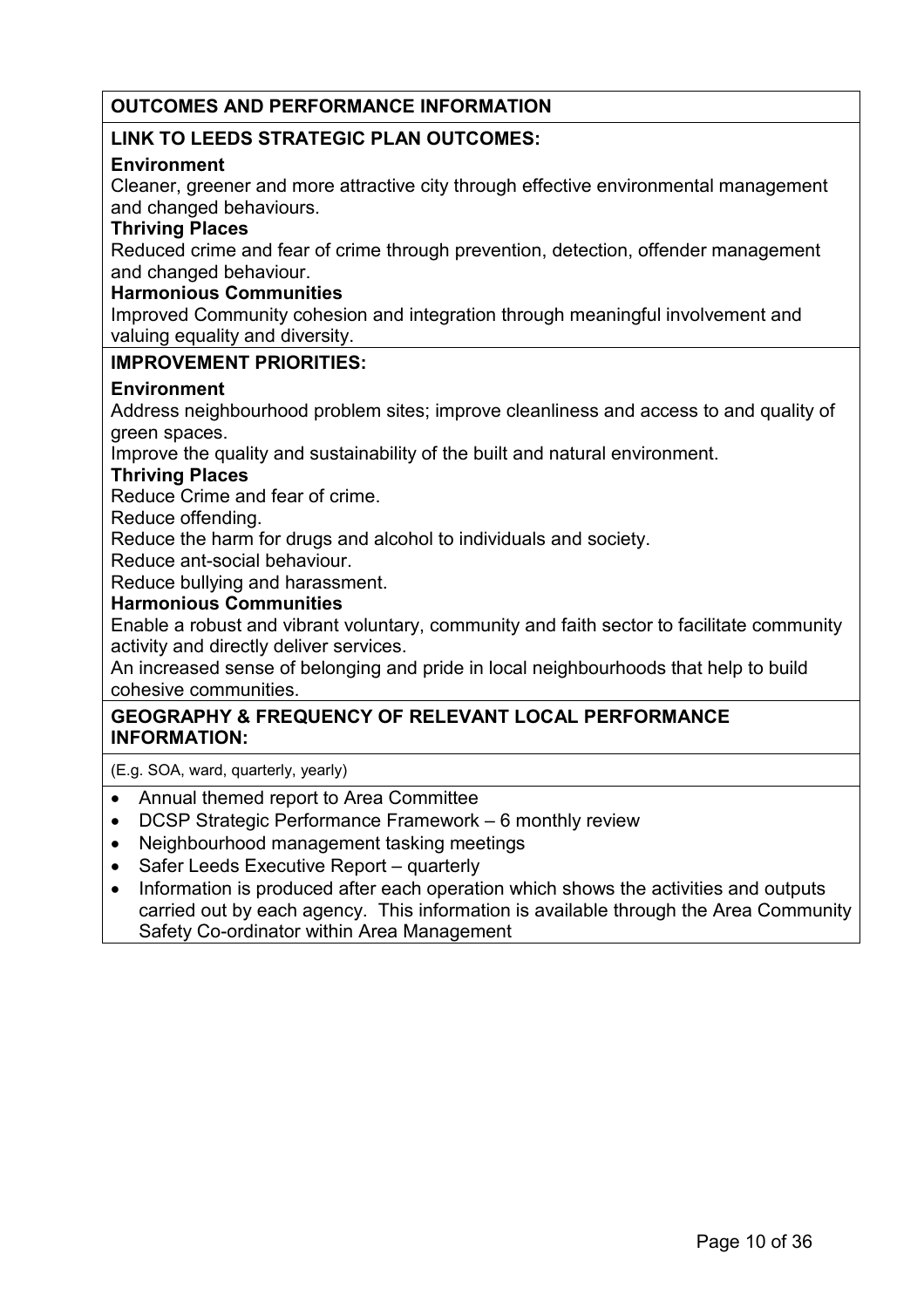#### **GOVERNANCE**

#### DESCRIPTION OF WHAT PROPOSED RESPONSIBILITY COVERS:

- NPTs and PCSOs managed by West Yorkshire Police (WYP)
- Multi agency crime and grime meetings intelligence led by WYP but with involvement and influence by Area Committee of Council services (linked through Area Community Safety Co-ordinators).
- Area Committees can advise on specific issues they wish to see tackled during the operations

#### PRACTICAL ARRANGEMENTS – HOW WOULD LOCAL MEMBERS DEAL WITH THE PROPOSED RESPONSIBILITY:

- Through invitation and involvement at multi agency operation pre briefs
- Community Safety Co-ordinator to act as link officer between Council and NPT Inspectors for influencing PCSO activity

#### HOW / WHEN WOULD THE SERVICE / FUNCTION REPORT TO THE AREA COMMITTEE:

(E.g. formal and informal arrangements, frequency)

Annual themed Community Safety Area Committee Report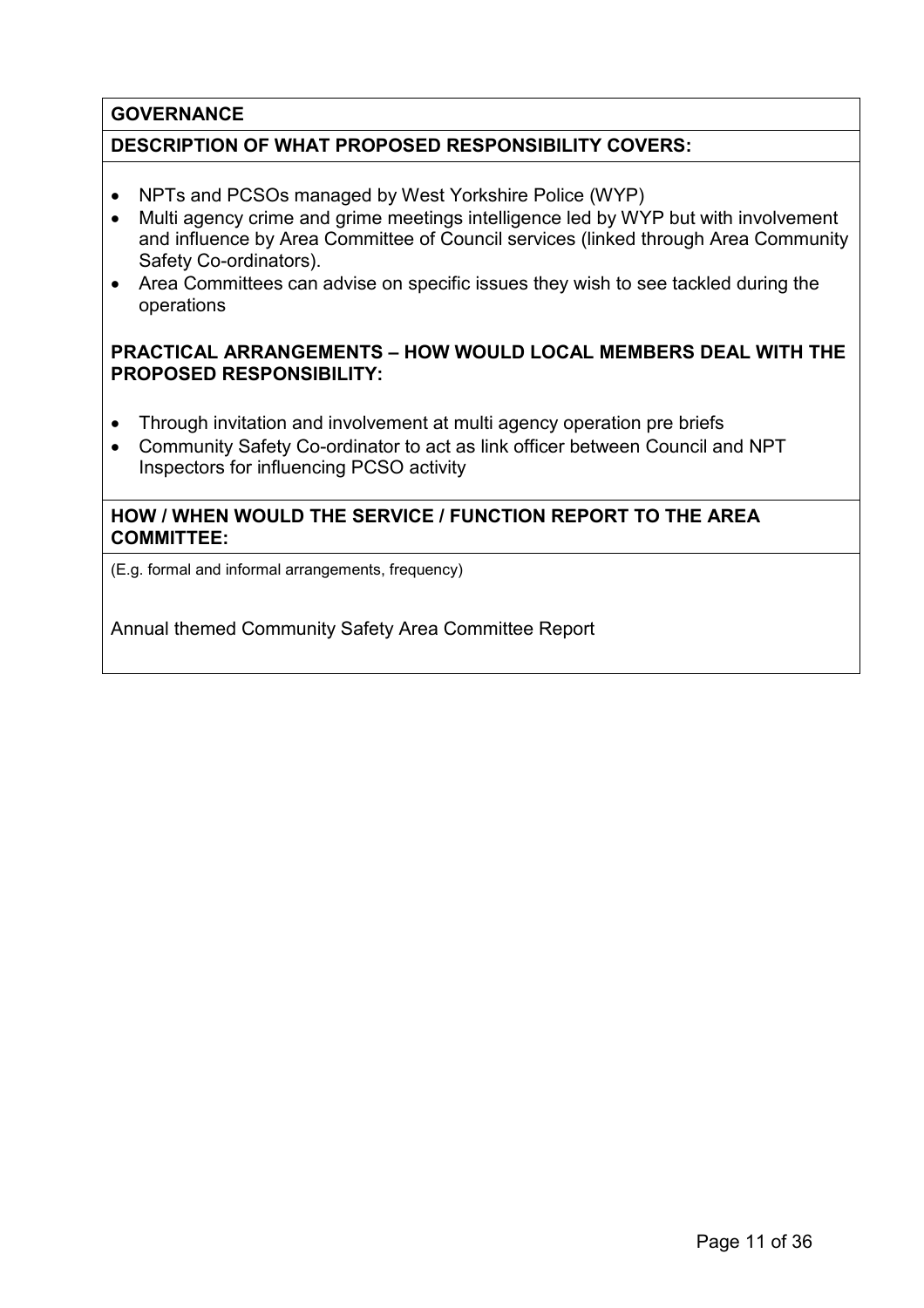#### MANAGEMENT AND CO-ORDINATION

#### PROPOSED ARRANGEMENTS FOR SERVICE / FUNCTION IN 2008/09:

#### TYPE AND DETAIL OF PROPOSED ARRANGEMENTS:

| <b>Centrally Managed</b><br>Service With Management<br><b>Contacts for Each Area</b>                       |                                                                                                                                                                                                                                                                |
|------------------------------------------------------------------------------------------------------------|----------------------------------------------------------------------------------------------------------------------------------------------------------------------------------------------------------------------------------------------------------------|
| <b>Locally Managed Service</b><br><b>With Some Central</b><br>Support/Technical<br>Expertise/Co-Ordination | WYP having management responsibility for PCSO and<br>$\bullet$<br><b>NPT<sub>s</sub></b><br>Multi agency operations and neighbourhood<br>management taskings jointly managed by WYP and<br>Area Management<br>Central support and co-ordination in Safer Leeds |

#### LINKS TO KEY PLANS / STRATEGIES / LEGISLATION / STATUTORY REQUIREMENTS:

- Council Business Plan 2008-2011
- Leeds Strategic Plan 2008-2011
- Area Delivery Plans
- Divisional Community Safety Partnership Performance Framework 2008-2011
- Section 17 Crime and Disorder Act 1998

#### LINKS TO OTHER CITY COUNCIL SERVICES:

Impacts of all council services delivered at local level and their participation is variable depending on the nature of the target areas and the problems therein.

#### LINKS TO OTHER PUBLIC SECTOR PARTNER SERVICES:

Crime and Disorder Reduction Partnership

GOYH – Home Office

Multi agency operations and NPTs engage in partnership with a range of partners such as:

West Yorkshire Fire Service, Arson Task Force, Arms Length Management Organisations, Youth Offending Teams, Enforcement Area Action Teams, Youth Services, Anti Social Behaviour Unit

#### CONTRACT / COMMISSIONING

#### DESCRIPTION OF ANY CONTRACT / COMMISSIONING / SERVICE LEVEL AGREEMENTS FOR SERVICE / FUNCTION:

The deployment of match funded PCSOs is subject to an agreed Contract between Leeds City Council and West Yorkshire Police effective until 31<sup>st</sup> March 2009.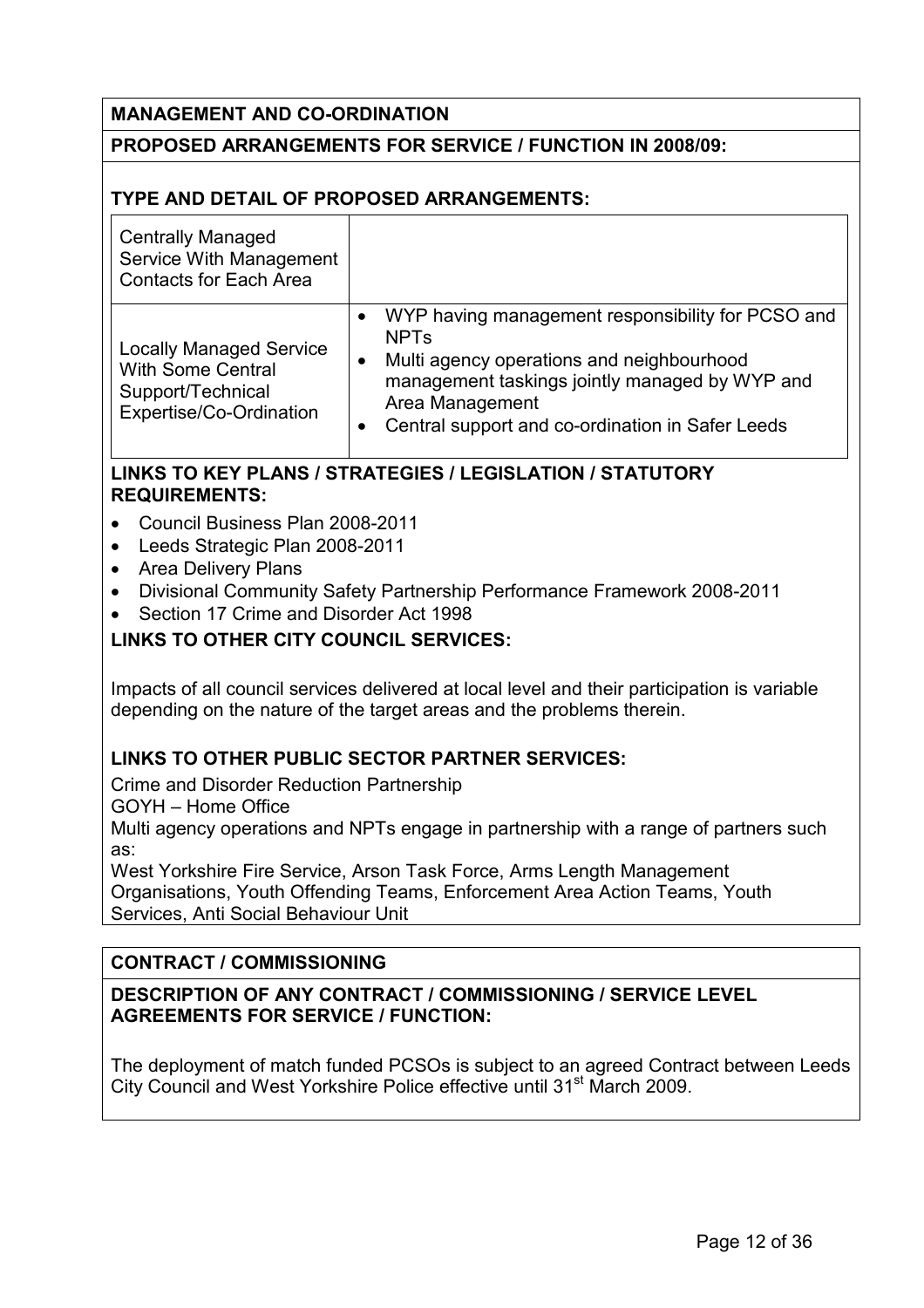#### FUNCTION: Environmental Action Teams

#### **DESCRIPTION**

#### HEADLINE INFORMATION:

The EATs are responsible for a range of neighbourhood related enforcement activities including noise nuisance, waste in gardens, overgrown vegetation, littering, placards, Aboards, graffiti, waste from domestic and commercial bins, drainage, pest control etc. The teams carry out the enforcement and preventative work, rather than the litter picking, waste collection etc role. The teams are based in 3 locations, co-terminus with area management areas. They have been created from combining City Services Enforcement with Environmental Health area teams. The teams "went live" from May  $12<sup>th</sup>$  2008.

#### OVERVIEW OF RESOURCES:

Each team comprises approximately 20 staff and will deal with reactive and proactive work within each area. Close links with Neighbourhood wardens should improve service delivery on the ground.

#### TYPE OF INFORMATION TO BE AVAILABLE AT AREA COMMITTEE LEVEL:

Committees would receive regular reports about this new combined service and be able to inform area management on how to influence service planning and local priorities for action based on local knowledge about issues and hotspots. Operational policies will be created for Leeds, but the priority afforded these could be influenced by local issues, such as littering, bin yards etc. There is potential for close working arrangements to be put in place with neighbourhood wardens and these new teams.

#### EXECUTIVE MEMBER:

Councillor Steve Smith

#### RESPONSIBLE OFFICERS:

DIRECTOR: Neil Evans

CHIEF OFFICER: Andrew Mason

LEAD OFFICER FOR FUNCTION SCHEDULE: Graham Wilson

#### OUTCOMES AND PERFORMANCE INFORMATION

#### LINK TO LEEDS STRATEGIC PLAN OUTCOMES:

The work contributes to many of the SOCs, but the key ones affected are: Cleaner, greener and more attractive.

Health & Wellbeing – healthy life choices and protecting against risks Reduced fear of crime

#### IMPROVEMENT PRIORITIES:

Business improvement priorities will focus on using good quality information to deliver better outcomes.

#### GEOGRAPHY & FREQUENCY OF RELEVANT LOCAL PERFORMANCE INFORMATION:

The teams are aligned with area management areas. Quarterly performance reviews will be conducted by the service.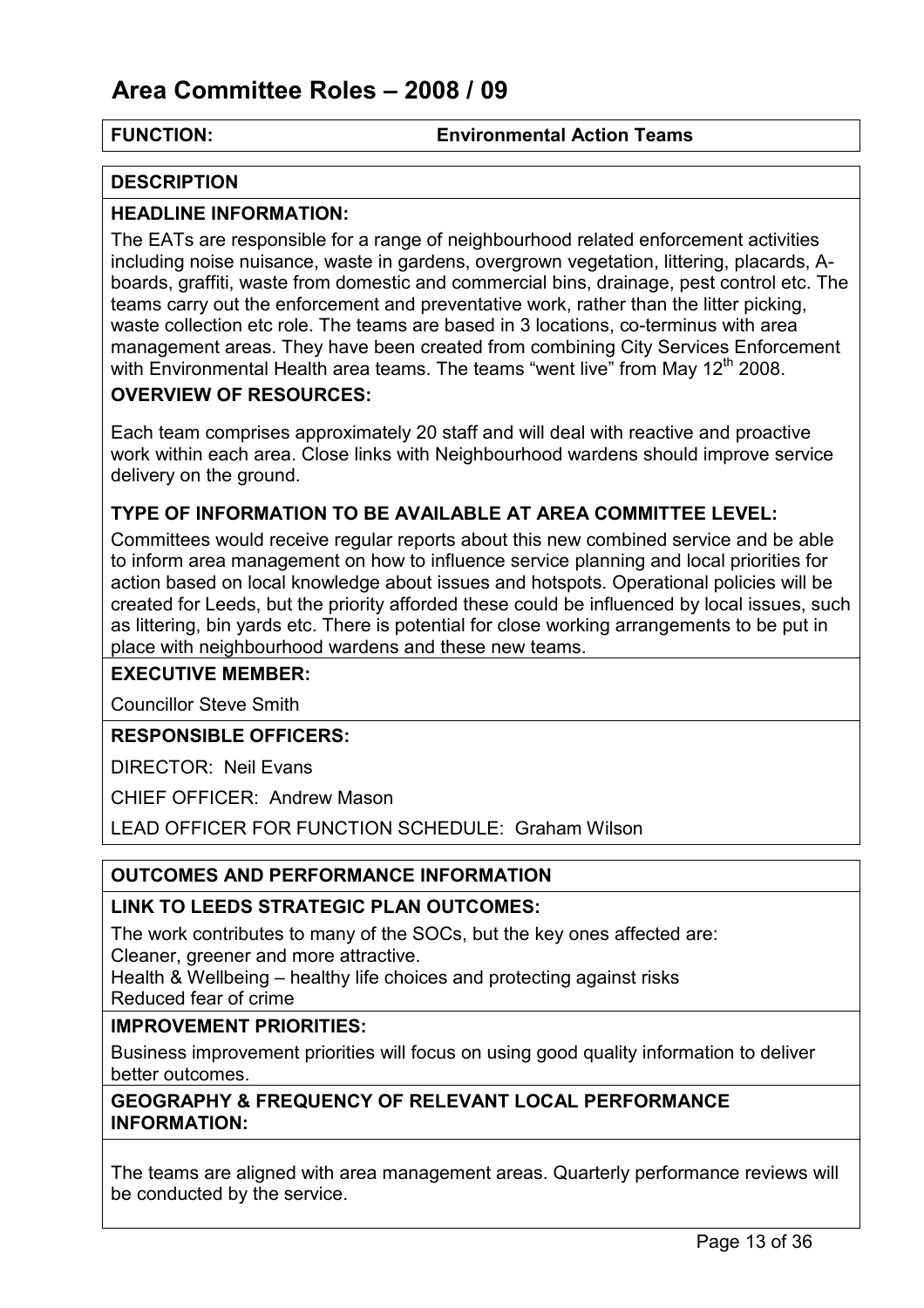#### **GOVERNANCE**

#### DESCRIPTION OF WHAT PROPOSED RESPONSIBILITY COVERS:

Lead/Exec Member involvement in contentious issues Several aspects of service rely on external funding and hence have external finance and performance reporting requirements

#### PRACTICAL ARRANGEMENTS – HOW WOULD LOCAL MEMBERS DEAL WITH THE PROPOSED RESPONSIBILITY:

The number of Area Committee meetings may be insufficient for adequate influence and monitoring to take place only via this route. It would be possible for a sub group to be created by the Area Committee for a representative number of local ward Members to have greater involvement through this route.

#### MANAGEMENT AND CO-ORDINATION

#### PROPOSED ARRANGEMENTS FOR SERVICE / FUNCTION IN 2008/09:

#### TYPE AND DETAIL OF PROPOSED ARRANGEMENTS:

| <b>Centrally Managed</b><br>Service With Management<br><b>Contacts for Each Area</b> |                                                         |
|--------------------------------------------------------------------------------------|---------------------------------------------------------|
| <b>Locally Managed Service</b>                                                       | Locally managed service with significant support from   |
| <b>With Some Central</b>                                                             | central support and co-ordination.                      |
| Support/Technical                                                                    | A service manager and deputy will be available for each |
| Expertise/Co-Ordination                                                              | team.                                                   |

#### LINKS TO KEY PLANS / STRATEGIES / LEGISLATION / STATUTORY REQUIREMENTS:

A range of statuary requirements and legislation impact on the work of this service.

#### LINKS TO OTHER CITY COUNCIL SERVICES:

Street scene operations, other environmental health services, community safety, regeneration, housing, highways, ALMOs, building control, legal, licensing (not exhaustive list)

#### LINKS TO OTHER PUBLIC SECTOR PARTNER SERVICES:

Trading standards, env agency, highways agency, police, statutory undertakers, duty bodies (not exhaustive list)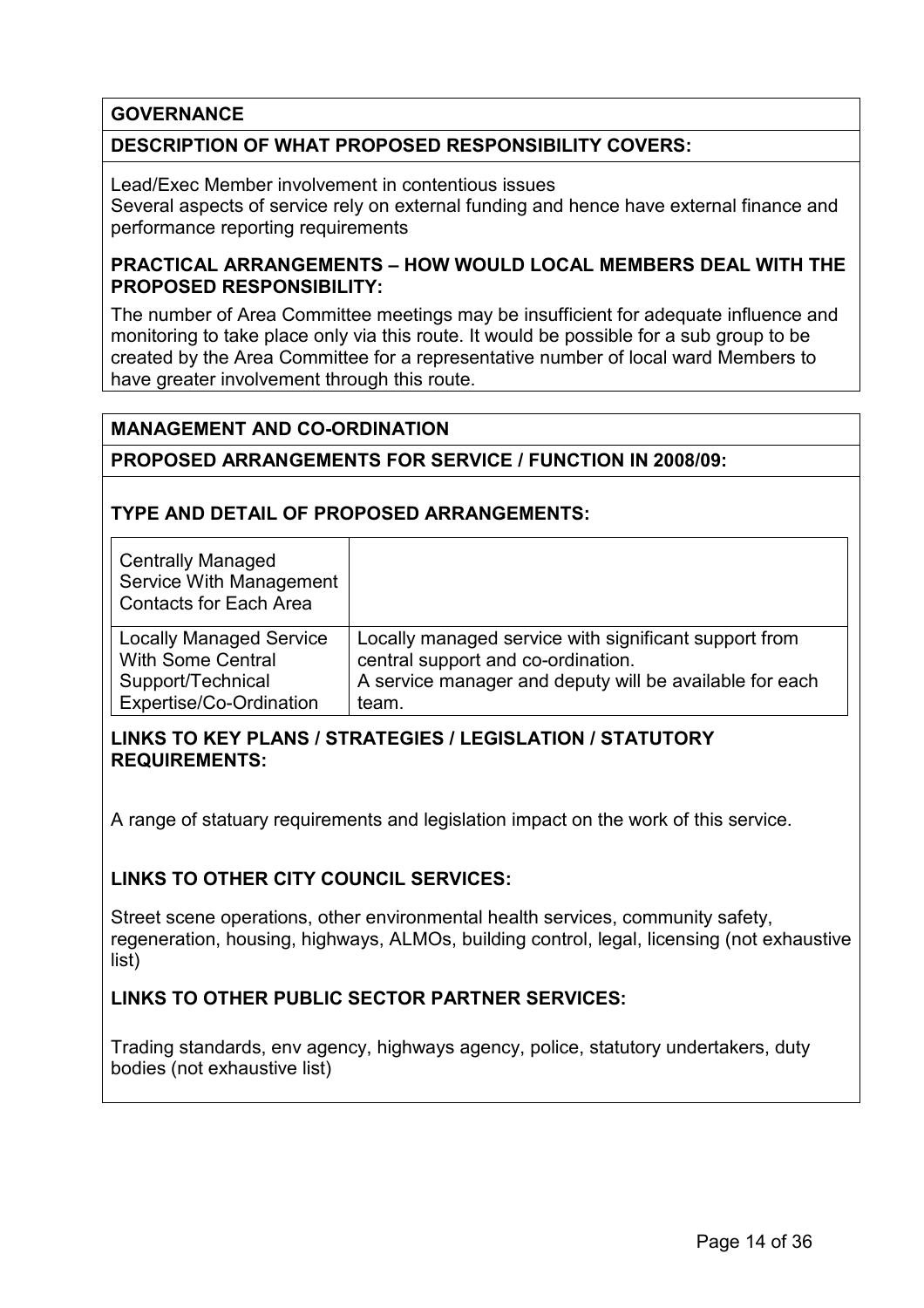#### FUNCTION: Street Cleansing

#### **DESCRIPTION**

#### HEADLINE INFORMATION:

Mechanical sweeping of adopted carriageways and footpaths, manual litter picking and litter bin emptying.

#### OVERVIEW OF RESOURCES:

Current resources across the city are

- 14 compact suction pavement sweepers
- 6 medium carriageway suction sweepers
- 4 large carriageway suction sweepers
- 51 manual de-littering staff
- 10 Litter patrol teams ( litter bin emptying +shop front sweeping + supporting delittering staff)

### TYPE OF INFORMATION TO BE AVAILABLE AT AREA COMMITTEE LEVEL:

Guideline schedule of street cleaning.

NI 195 measure of environmental cleanliness. (From April 2008 replaces BV199). Environmental Protection Act Code of Practice - zoning information and responsibilities. Service Plan.

#### EXECUTIVE MEMBER:

Councillor Steve Smith

#### RESPONSIBLE OFFICERS:

DIRECTOR: Neil Evans

CHIEF OFFICER: Andrew Mason

LEAD OFFICER FOR FUNCTION SCHEDULE: Stephen Smith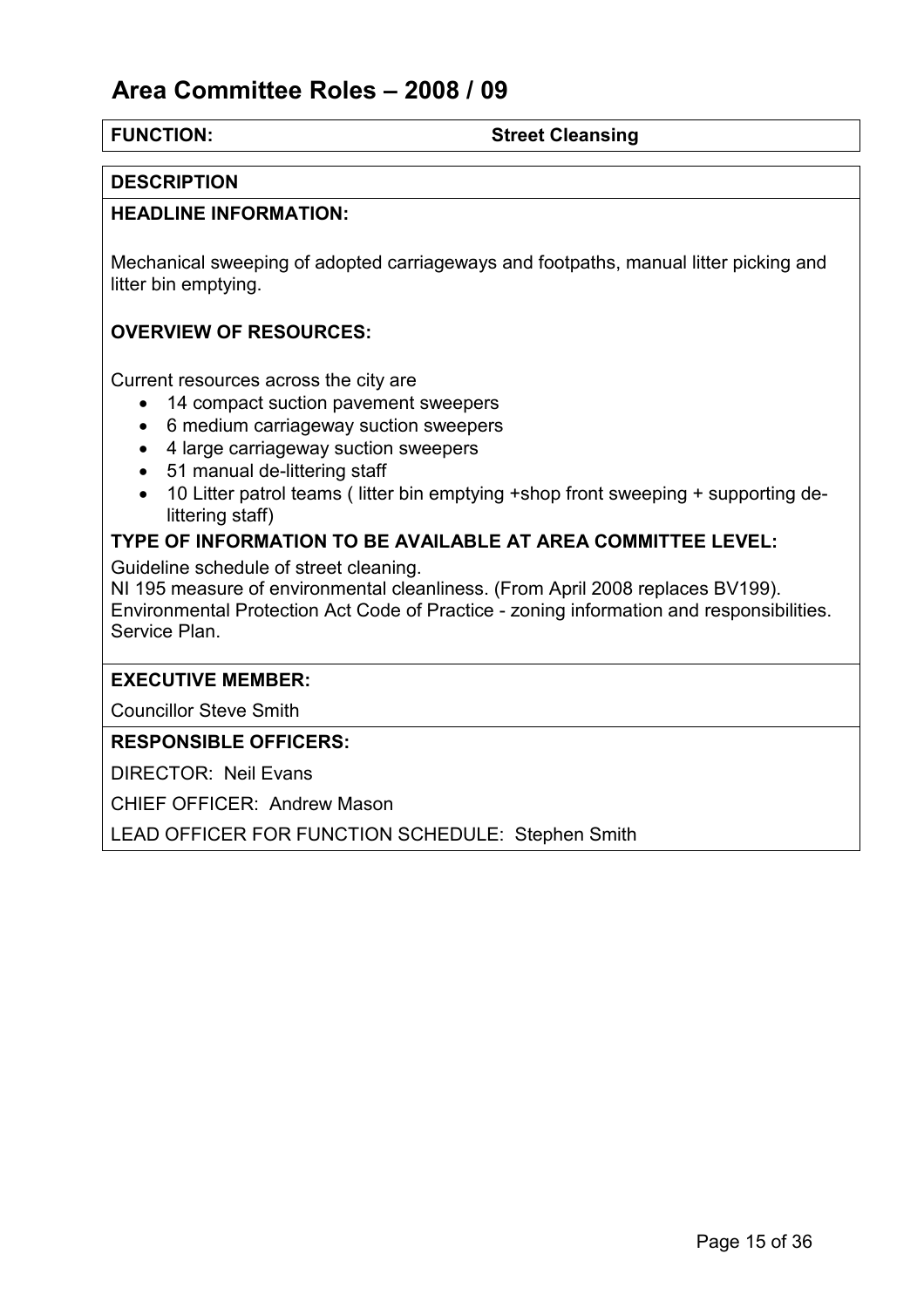### OUTCOMES AND PERFORMANCE INFORMATION

### LINK TO LEEDS STRATEGIC PLAN OUTCOMES:

To create a Cleaner, Greener and more Attractive city through effective environmental management and changed behaviour.

#### IMPROVEMENT PRIORITIES:

- To address neighbourhood problem sites
- To improve cleanliness and access to and the quality of green spaces.

#### GEOGRAPHY & FREQUENCY OF RELEVANT LOCAL PERFORMANCE INFORMATION:

(E.g. SOA, ward, quarterly, yearly)

DLEQS surveys to be carried out every 4 months to provide a measure of environmental quality and identify problem areas. This information will be used to achieve the most efficient allocation of resources.

NI195 reports every 4 months with an annual report every 12 months. SOA currently have specific DLEQS surveys

#### **GOVERNANCE**

#### DESCRIPTION OF WHAT PROPOSED RESPONSIBILITY COVERS:

Local oversight of Street Cleaning functions – mechanical sweeping of adopted highways, footpaths and carriageways. Manual de-littering of adopted footpaths, litter bin emptying.

#### PRACTICAL ARRANGEMENTS – HOW WOULD LOCAL MEMBERS DEAL WITH THE PROPOSED RESPONSIBILITY:

- Ward members will be involved in discussions about service developments (priority areas).
- Area Committee sub-groups established to improve elected member involvement in service development and delivery
- Regular update/progress reports to Area Committees.
- Proposals on significant issues and or changes to service to be presented to Area Committees as formal reports.

#### HOW / WHEN WOULD THE SERVICE / FUNCTION REPORT TO THE AREA COMMITTEE:

(E.g. formal and informal arrangements, frequency)

- DLEQS (Inc NI195) results collated every 4 months and reported annually in a formal report.
- Service Delivery Issues reported as and when required both formally and informally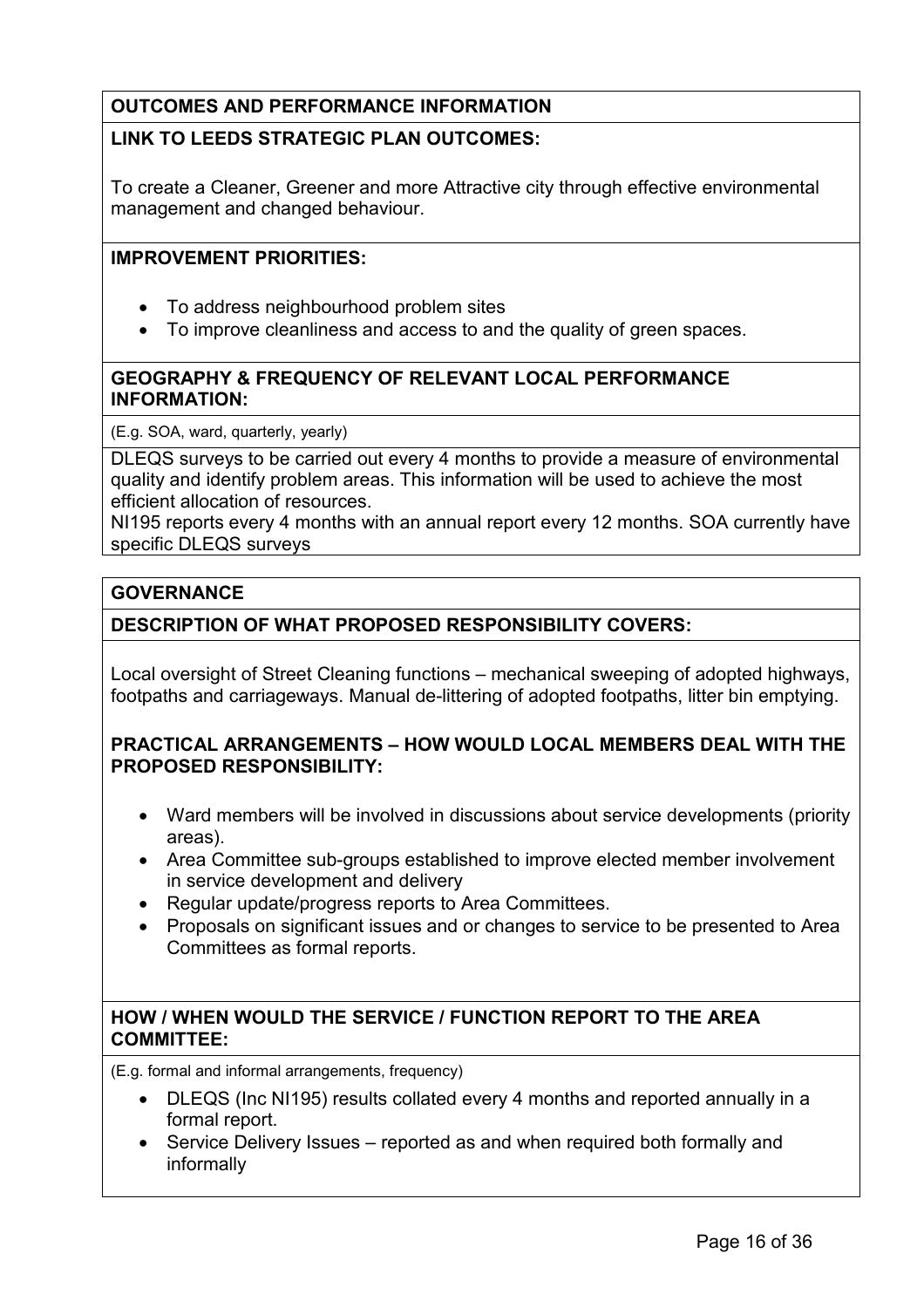#### MANAGEMENT AND CO-ORDINATION

#### PROPOSED ARRANGEMENTS FOR SERVICE / FUNCTION IN 2008/09:

#### TYPE AND DETAIL OF PROPOSED ARRANGEMENTS:

| <b>Centrally Managed</b><br>Service With Management   X<br><b>Contacts for Each Area</b>                   |  |
|------------------------------------------------------------------------------------------------------------|--|
| <b>Locally Managed Service</b><br><b>With Some Central</b><br>Support/Technical<br>Expertise/Co-Ordination |  |

#### LINKS TO KEY PLANS / STRATEGIES / LEGISLATION / STATUTORY REQUIREMENTS:

- Vision for Leeds to create a cleaner, greener and safer city and contribute towards narrowing the gap.
- Environmental protection Act obligation to keep the streets clean and free form litter
- Key objective is to become the Cleanest City in Europe by 2020

#### LINKS TO OTHER CITY COUNCIL SERVICES:

- EPA Code of Practice on Street Litter and Refuse Streetscene Service provide the link with all services within the Council that have a responsibility for land and keeping it clean and litter free.
- Links with other service areas within Environmental services i.e., waste strategy, refuse collection, gully emptying, graffiti removal, fly-tip removal, public convenience cleaning, needle picking, grounds maintenance, Intensive Neighbourhood Management, environmental enforcement, environmental health.
- Links to other Council Services ALMOs, parks and Countryside Highway Services.
- PEPU

### LINKS TO OTHER PUBLIC SECTOR PARTNER SERVICES:

- West Yorkshire Police operation champion
- West Yorkshire Fire and Rescue Services operation champion
- West Yorkshire Probation Service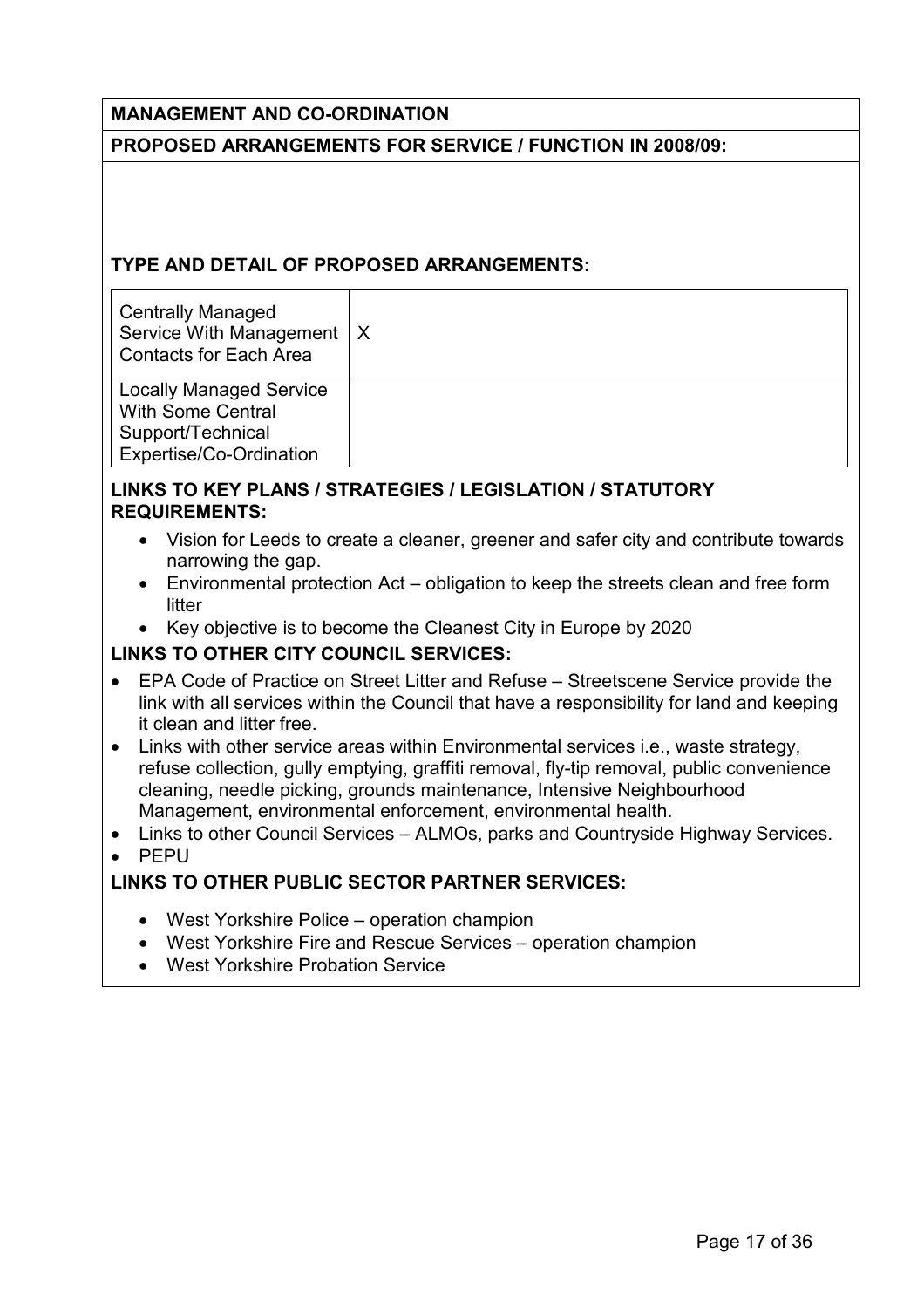#### CONTRACT / COMMISSIONING

#### DESCRIPTION OF ANY CONTRACT / COMMISSIONING / SERVICE LEVEL AGREEMENTS FOR SERVICE / FUNCTION:

Streetscene Services carry out this function on behalf of Highways Services who have the statutory responsibility for the highways across the city.

#### ANY KEY CURRENT / FUTURE ISSUES FOR AREA COMMITTEE TO BE AWARE OF REGARDING SERVICE / FUNCTION

These services are currently provided seven days per week.

Current operational boundaries are not co – terminus with area management wedge or ward boundaries. Any redevelopment of the service to match these boundaries may incur short to medium term costs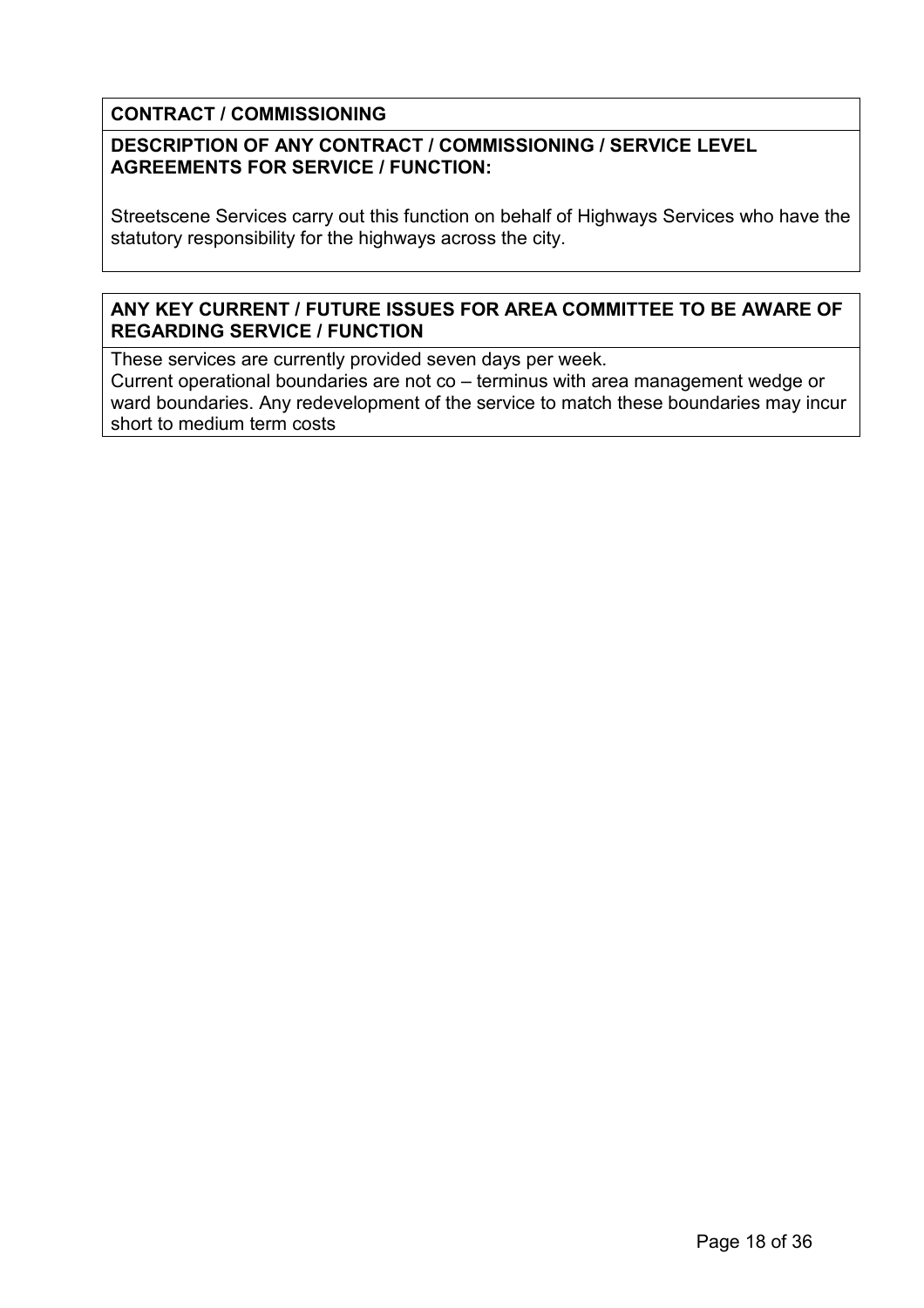#### FUNCTION: Highways Maintenance

#### **DESCRIPTION**

#### HEADLINE INFORMATION:

Responsibility for keeping highway safe for all users and carrying out planned maintenance. Providing modern and reliable street lighting, traffic management systems for safe travel and managing road space to avoid congestion and disruption.

#### OVERVIEW OF RESOURCES:

Resources to deliver highways maintenance programme

#### TYPE OF INFORMATION TO BE AVAILABLE AT AREA COMMITTEE LEVEL:

Consultation with Ward members on planned maintenance programme and traffic management schemes.

#### EXECUTIVE MEMBER:

Cllr. Andrew Carter

#### RESPONSIBLE OFFICERS:

DIRECTOR: Jean Dent

CHIEF OFFICER: Gary Bartlett

LEAD OFFICER FOR FUNCTION SCHEDULE: Faizal Mamujee

#### OUTCOMES AND PERFORMANCE INFORMATION

LINK TO LEEDS STRATEGIC PLAN OUTCOMES:

Stronger and Safer communities Attractive Clean and Green Stronger and safer communities

IMPROVEMENT PRIORITIES:

#### GEOGRAPHY & FREQUENCY OF RELEVANT LOCAL PERFORMANCE INFORMATION:

(E.g. SOA, ward, quarterly, yearly)

Annual survey on Streetscene/Streetscape.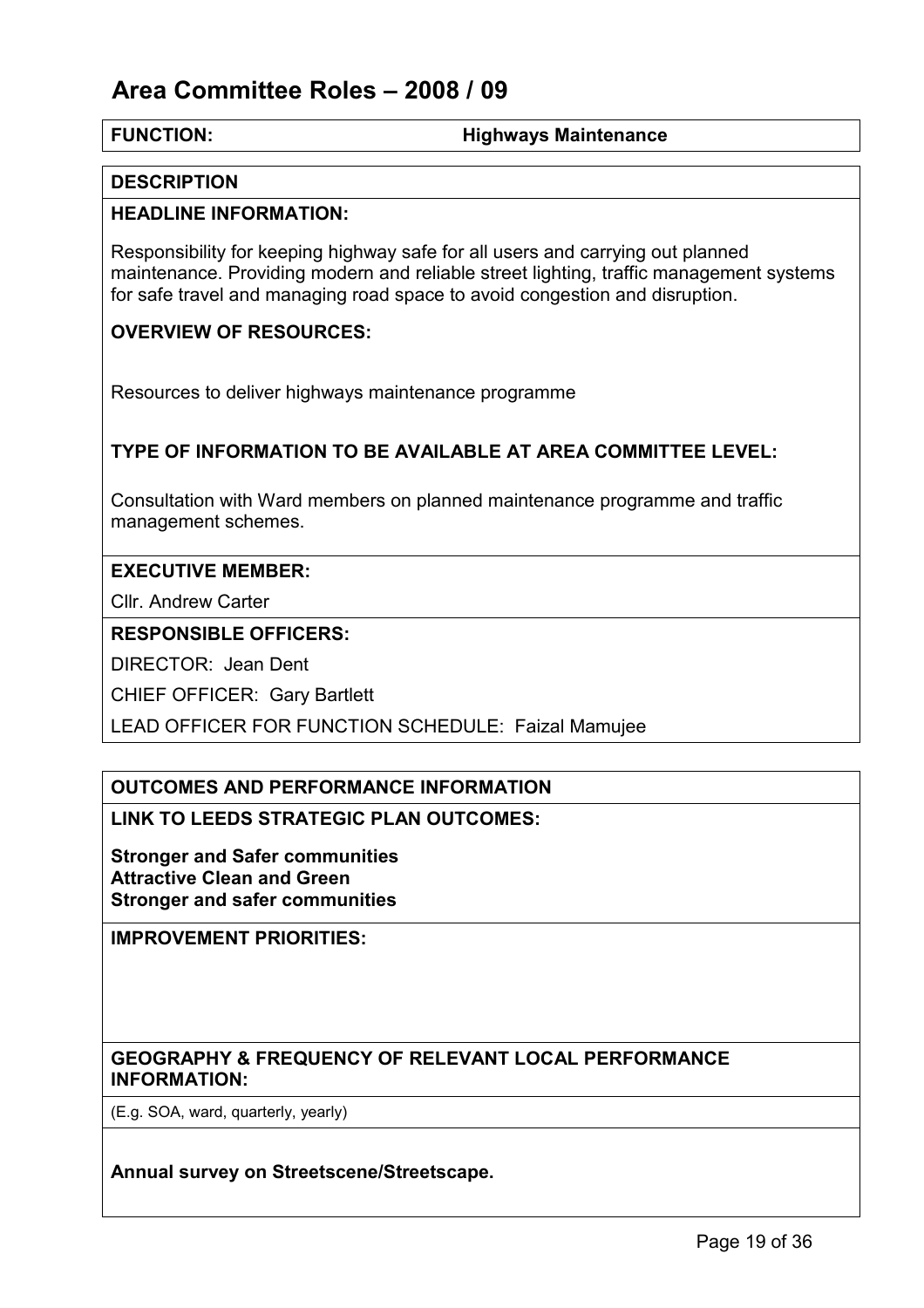#### **GOVERNANCE**

#### DESCRIPTION OF WHAT PROPOSED RESPONSIBILITY COVERS:

-Commenting on annual and forward programme of planned maintenance of local roads -Commenting on traffic management proposals affecting local roads -minor maintenance schemes to keep highway safe.

#### PRACTICAL ARRANGEMENTS – HOW WOULD LOCAL MEMBERS DEAL WITH THE PROPOSED RESPONSIBILITY:

Ward members comment in writing to Highways or have a meeting to express their views.

-Former Highway Design & Construction of Development Department and highway services of City Services combined under Chief Officer Highways of City Development -Executive member involvement in sensitive and contentious issues including maintenance programme.

-Highway Policy and Plan approved by Executive Board -On going interest by the Scrutiny Board.

#### HOW / WHEN WOULD THE SERVICE / FUNCTION REPORT TO THE AREA COMMITTEE:

Reporting / consultation primarily via Ward Members as per current arrangements

#### MANAGEMENT AND CO-ORDINATION

#### PROPOSED ARRANGEMENTS FOR SERVICE / FUNCTION IN 2008/09:

#### TYPE AND DETAIL OF PROPOSED ARRANGEMENTS:

| <b>Centrally Managed</b><br>Service With Management<br><b>Contacts for Each Area</b>                       | Highway Maintenance planned programme of works,<br>major design and construction schemes and traffic<br>management schemes undertaken by the Chief Officer<br>Highways after consultation with Ward Members. |
|------------------------------------------------------------------------------------------------------------|--------------------------------------------------------------------------------------------------------------------------------------------------------------------------------------------------------------|
| <b>Locally Managed Service</b><br><b>With Some Central</b><br>Support/Technical<br>Expertise/Co-Ordination |                                                                                                                                                                                                              |

#### LINKS TO KEY PLANS / STRATEGIES / LEGISLATION / STATUTORY REQUIREMENTS:

-Highways ensure compliance with Highways Act, Traffic management Act, Traffic Signs and Regulation, Road Traffic act, Road traffic Regulations Act and Health and Safety Act. -Highway Maintenance Policy and Plan

- Central Government Guidelines on management of highway network.

#### LINKS TO OTHER CITY COUNCIL SERVICES:

-Street Scene services, Park & Countryside, Housing, Transport services.

#### LINKS TO OTHER PUBLIC SECTOR PARTNER SERVICES:

Bus companies, Utilities, Emergency services, and Highway Agency of DTp.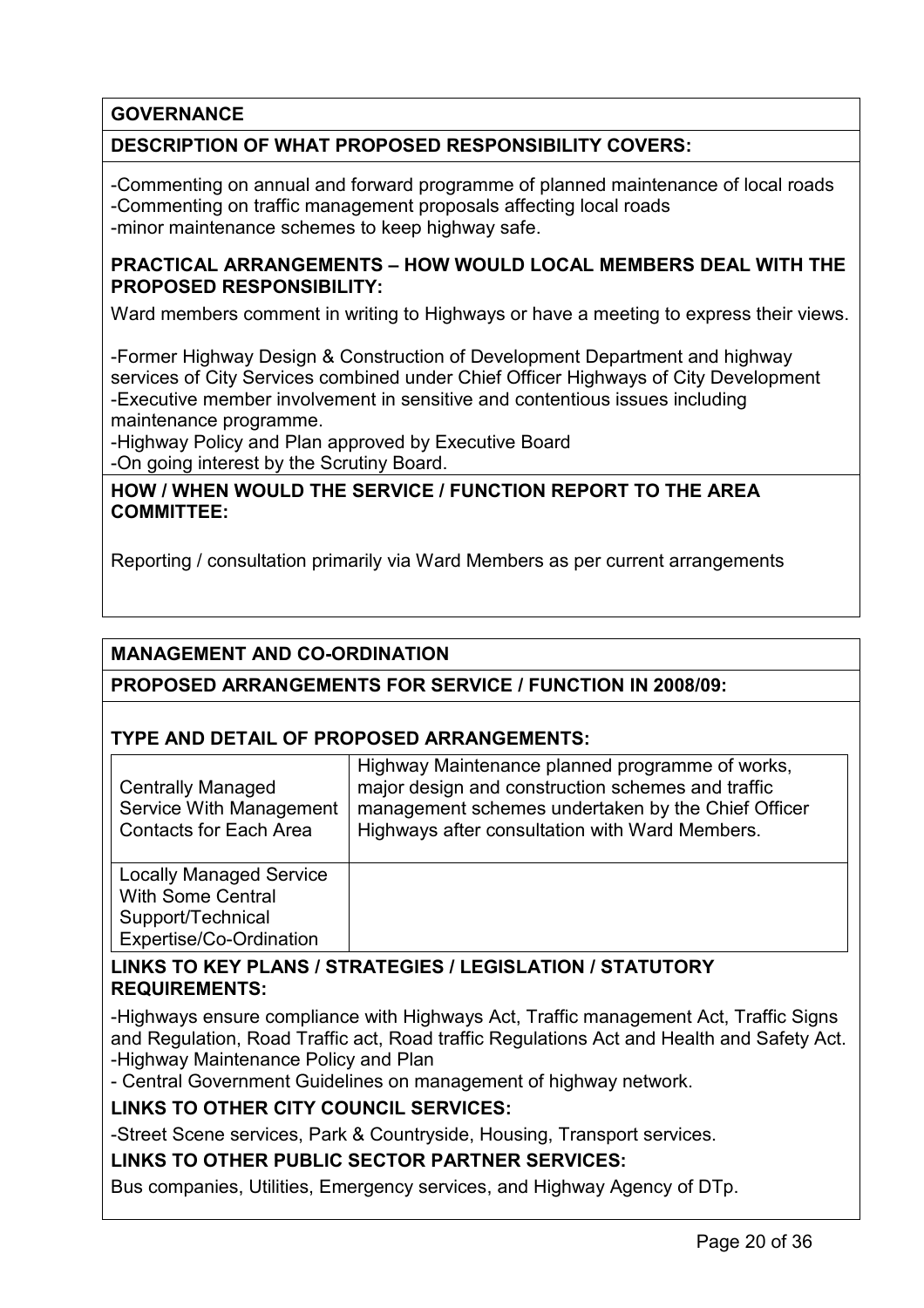#### CONTRACT / COMMISSIONING

#### DESCRIPTION OF ANY CONTRACT / COMMISSIONING / SERVICE LEVEL AGREEMENTS FOR SERVICE / FUNCTION:

Service Level agreement with transport services for maintenance of fleet. Highways fleet is used by the depots to deliver highway maintenance function and winter service.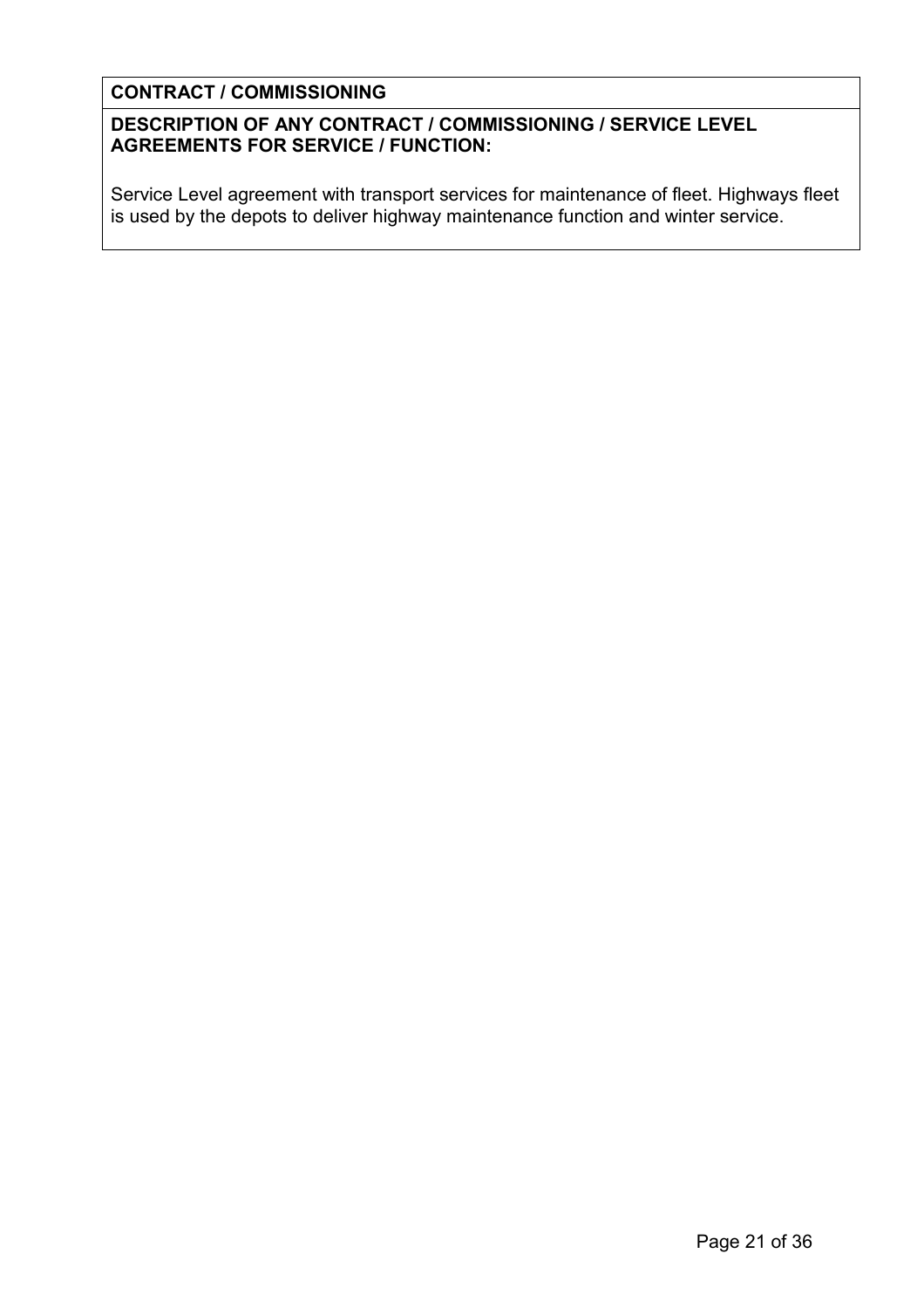#### FUNCTION: Local Children and Young People's Plans

#### **DESCRIPTION**

#### HEADLINE INFORMATION:

Development and review of local area (wedge) Children and Young People's Plans (CYPP), as an integral part of the area delivery plan, which will identify and drive local priorities, and inform and influence the citywide Children and Young People's Plan of the Children Leeds Partnership.

 Responsibility for performance monitoring to achieve identified citywide and local priorities and realise the 5 Every Child Matters outcomes.

#### OVERVIEW OF RESOURCES:

Operating within the context of the Children's Trust Arrangements, resources remain with partners and providers, the role of the Children and Young Peoples Plan being to influence the use of those resources, often collectively, to meet the needs of children and young people more effectively, thereby improving outcomes.

#### TYPE OF INFORMATION TO BE AVAILABLE AT AREA COMMITTEE LEVEL:

Local area (wedge) Children and Young People's Plans (CYPP), as an integral part of the area delivery plan, will provide information at area committee level. The plans are formulated and shaped by the use of local data and intelligence and discussion with councillors and include localised action plans within the framework of the children and young people plan priorities. The development and review of these plans, through partnership with local partners and stakeholders will ensure an increased ability to secure improvements to local services impacting on children, young people and their families, with reporting and performance monitoring provided at a meaningful local level for area committees.

#### EXECUTIVE MEMBER:

Councillor S Golton - Children's Services

#### RESPONSIBLE OFFICERS:

DIRECTOR: Rosemary Archer CHIEF OFFICER: Mariana Pexton

LEAD OFFICER FOR FUNCTION SCHEDULE: Amanda Jackson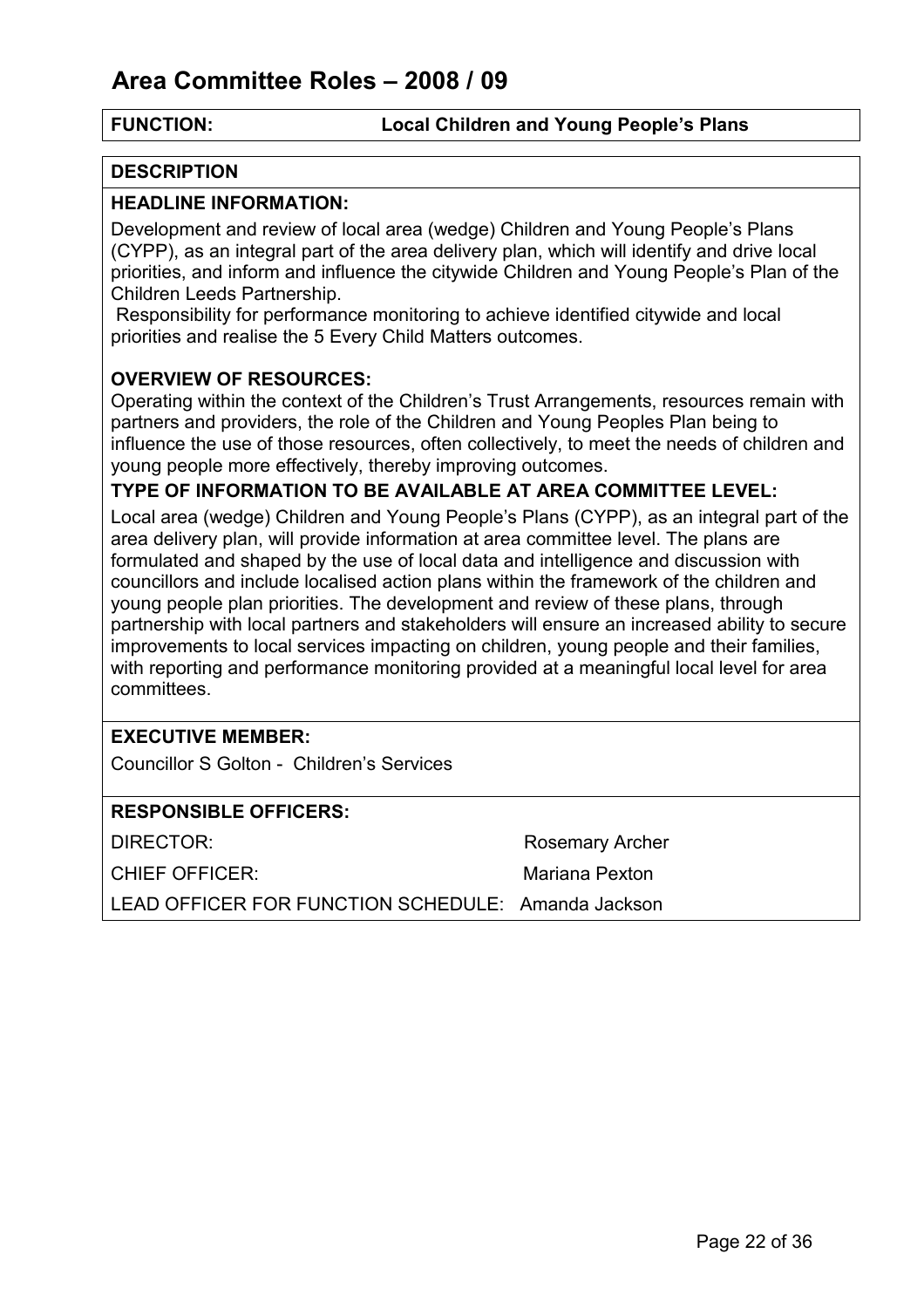#### OUTCOMES AND PERFORMANCE INFORMATION

#### LINK TO LEEDS STRATEGIC PLAN OUTCOMES:

Improved outcomes for children and young people, the vision being all children and young people in Leeds to be happy, healthy, safe, successful and free from the effects of poverty.

This vision informs the planning and work of the Director of Children's Services Unit. It is at the centre of what we do, leading us to improve the lives of children and young people of Leeds.

 Specific priorities identified within the CYPP as a means of improving outcomes are attached as an annex.

#### IMPROVEMENT PRIORITIES:

Specific priorities identified within the CYPP as a means of improving outcomes are attached as an annex.

#### GEOGRAPHY & FREQUENCY OF RELEVANT LOCAL PERFORMANCE INFORMATION:

(E.g. SOA, ward, quarterly, yearly)

Annual review of citywide and local children and young people's plans.

Resident perception annual survey.

Participation events / feedback.

Extended Services Cluster plans ( approximately ward level)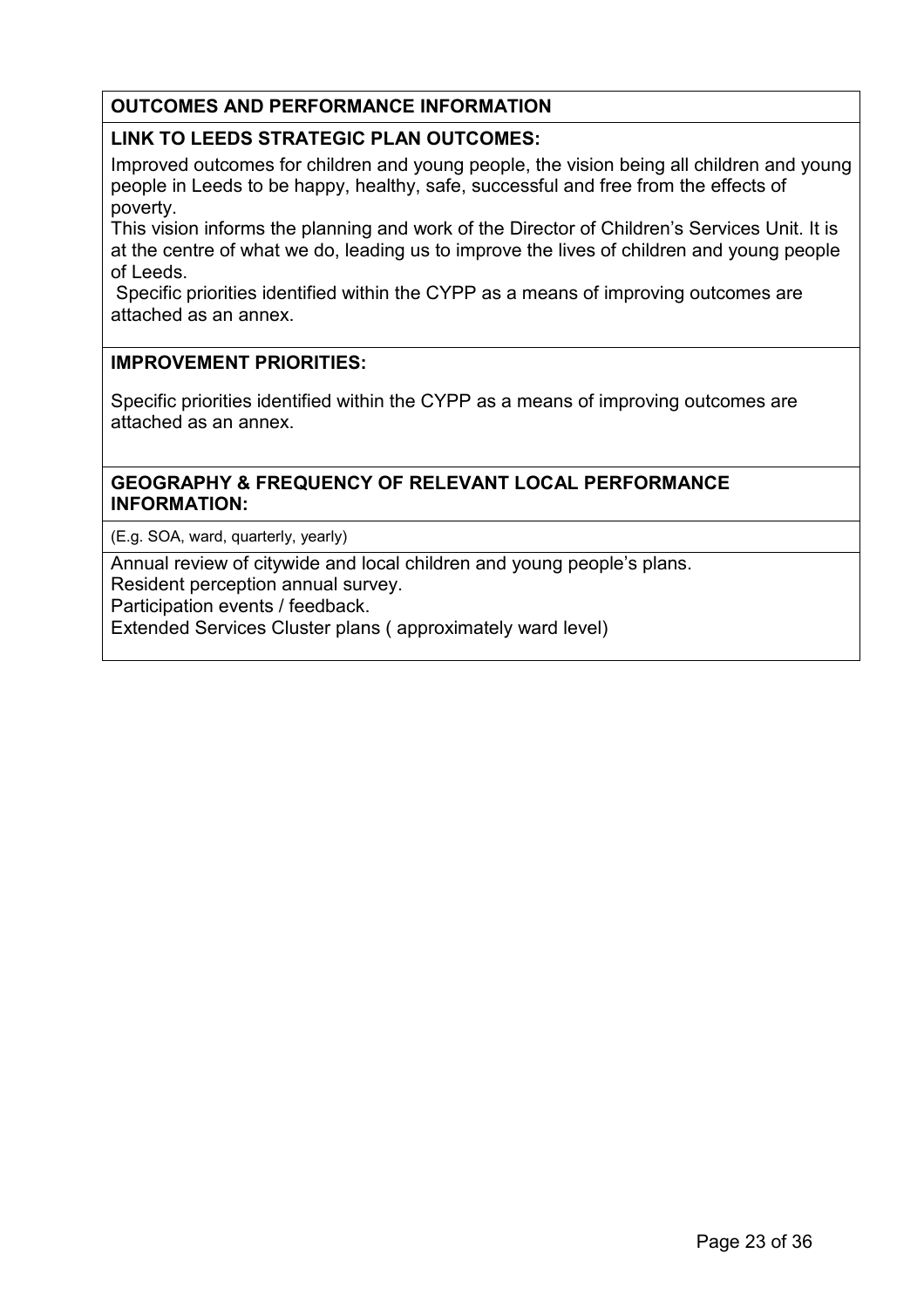#### **GOVERNANCE**

#### DESCRIPTION OF WHAT PROPOSED RESPONSIBILITY COVERS:

The local children and young people's plan outlines key priorities for the five wedge based Children Leeds Partnerships which are part of the Leeds children's trust arrangements. The Children's Trust approach is based on a strategic commissioning model, with the

Director of Children's Services Unit forming the core strategic commissioning unit working with key children's service providers both within and outside the council.

The Director of Children's Services Unit has set an accountability and integration framework to ensure a coherent approach to service planning and accountability and delegation arrangements for council services. The unit coordinates all performance information from within existing departments using the corporate framework and is currently developing a fully integrated performance management system as part of the structure for children's services.

Members of the local area committee will continue to take part in the development and review of the local plan, as an integral part of the area delivery plan, thereby influencing the strategic direction of the plan in relation to the 5 Every Child Matters outcomes and local need.

The committee will have a local democratic oversight, demonstrated by endorsing the plan and local priorities identified within it.

 The committee will have an additional monitoring function, ensuring the 5 ECM outcomes and the improved integration of children's services e.g. as with the Breeze Youth Promise, are embedded as part of the delivery objectives of the wedge based Children Leeds Partnership and Area Delivery plans for the Area Committee.

#### PRACTICAL ARRANGEMENTS – HOW WOULD LOCAL MEMBERS DEAL WITH THE PROPOSED RESPONSIBILITY:

Local members, within their designated corporate roles would act as champions for children's services and act to influence where appropriate. It is proposed that area committees also have specific strategic theme related champions, therefore there will be a strong link and support role from the Children Leeds Area Partnerships to members of the area committees.

There would also be other specific roles such as Corporate Parent, or for example, where members are involved in children's centres, act as school governors or as members of ALMO boards or regeneration boards.

#### HOW / WHEN WOULD THE SERVICE / FUNCTION REPORT TO THE AREA COMMITTEE:

(E.g. formal and informal arrangements, frequency)

 There will be regular reporting to the area committee, in a number of forms. The new role for members of strategic theme champion within area committees, will allow a regular and consistent update of ongoing activities, with the provision of regular reports and presentations to the area committee regarding local progress in improving outcomes. Additionally there may be informal arrangements in place with ward councillors regarding specific ward related issues.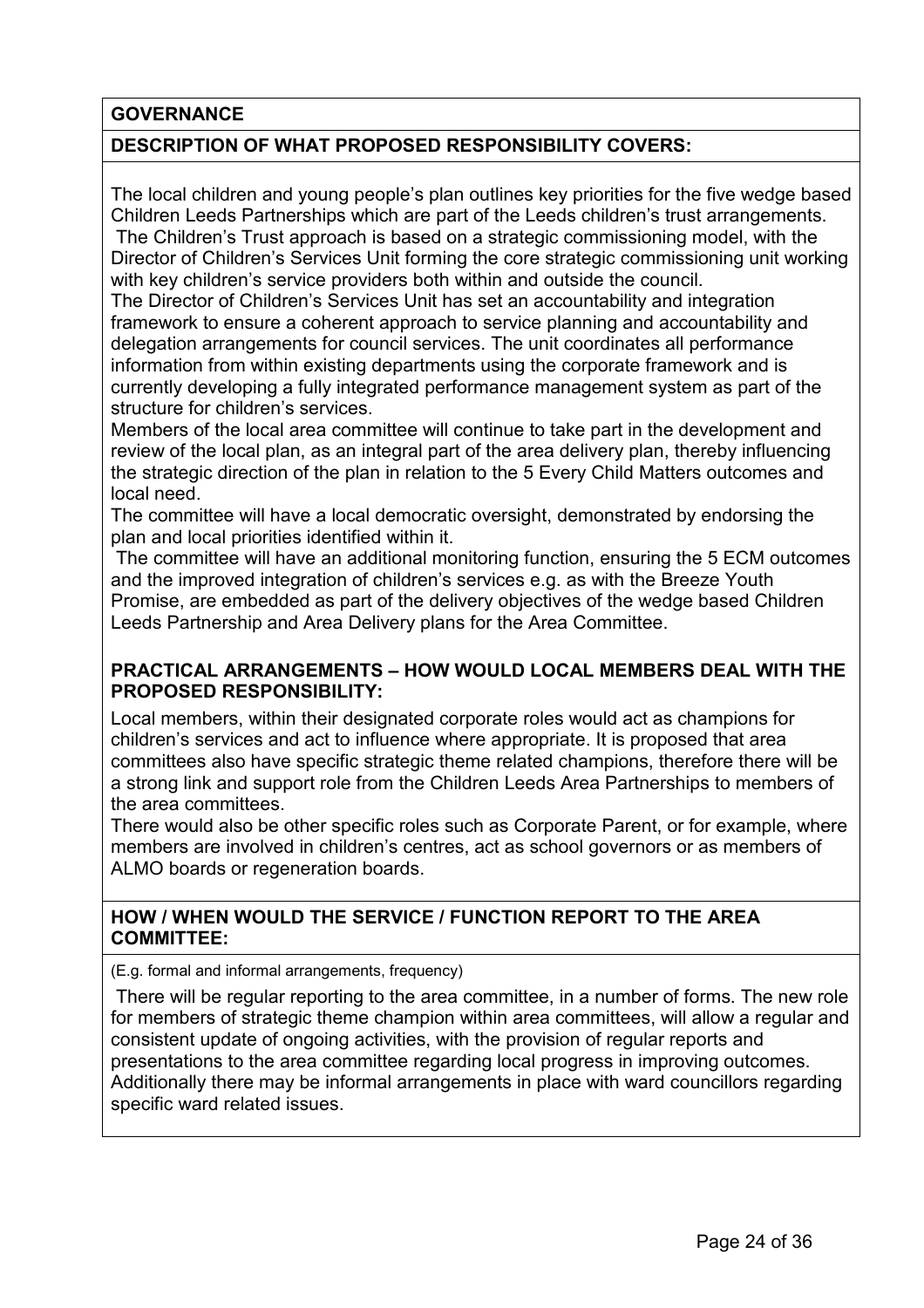### MANAGEMENT AND CO-ORDINATION

#### PROPOSED ARRANGEMENTS FOR SERVICE / FUNCTION IN 2008/09:

The Director of Children's Services Unit is responsible for the strategic management and leadership of children's services but does not have day-to-day operational management responsibilities for the key children's services. Operational management for council run services, for example Early Years and Youth Services, are delivered and managed by the relevant Chief Officer. These Chief Officers, along with providers such as Education Leeds, Leeds Primary Care Trust and the voluntary sector, together with the Director of Children's Services form the Children's Services Leadership Team, which operates within the context of the wider children's trust arrangements.

#### TYPE AND DETAIL OF PROPOSED ARRANGEMENTS:

| <b>Centrally Managed</b><br>Service With Management<br><b>Contacts for Each Area</b>                       | Undertaken by Chief Officers on behalf of the Director of<br><b>Children's Services</b>                                                                           |
|------------------------------------------------------------------------------------------------------------|-------------------------------------------------------------------------------------------------------------------------------------------------------------------|
| <b>Locally Managed Service</b><br><b>With Some Central</b><br>Support/Technical<br>Expertise/Co-Ordination | Locality Enablers, on behalf of the Director of Children's<br>Services, coordinate and influence the work of partners in<br>the development of a local area plan. |

#### LINKS TO KEY PLANS / STRATEGIES / LEGISLATION / STATUTORY REQUIREMENTS:

The Children and Young Peoples Plan The Children Act 2004 Education and Inspections Act The Childcare Act. Every Child Matters Agenda – the 5 outcomes The National Service Framework (NSF) for Children, Young People and Maternity Services The Five Year Education Strategy The Ten Year Childcare Strategy Choosing Health Youth Matters Care Matters The Ten Year Youth Strategy - Aiming High The Children's Plan

The CYPP supports the 'Vision for Leeds' and the Local Area Agreement through recognizing how improvements in these strategic aims will benefit the lives of children and young people in Leeds.

#### LINKS TO OTHER CITY COUNCIL SERVICES:

City Council Services e.g. Social Care, are partners within the local Children Leeds partnerships and therefore have an active part in achieving the outcomes within the local plan. Increasingly this relationship is reaching into other less obvious areas, such as housing, which impact significantly on outcomes for children and young people.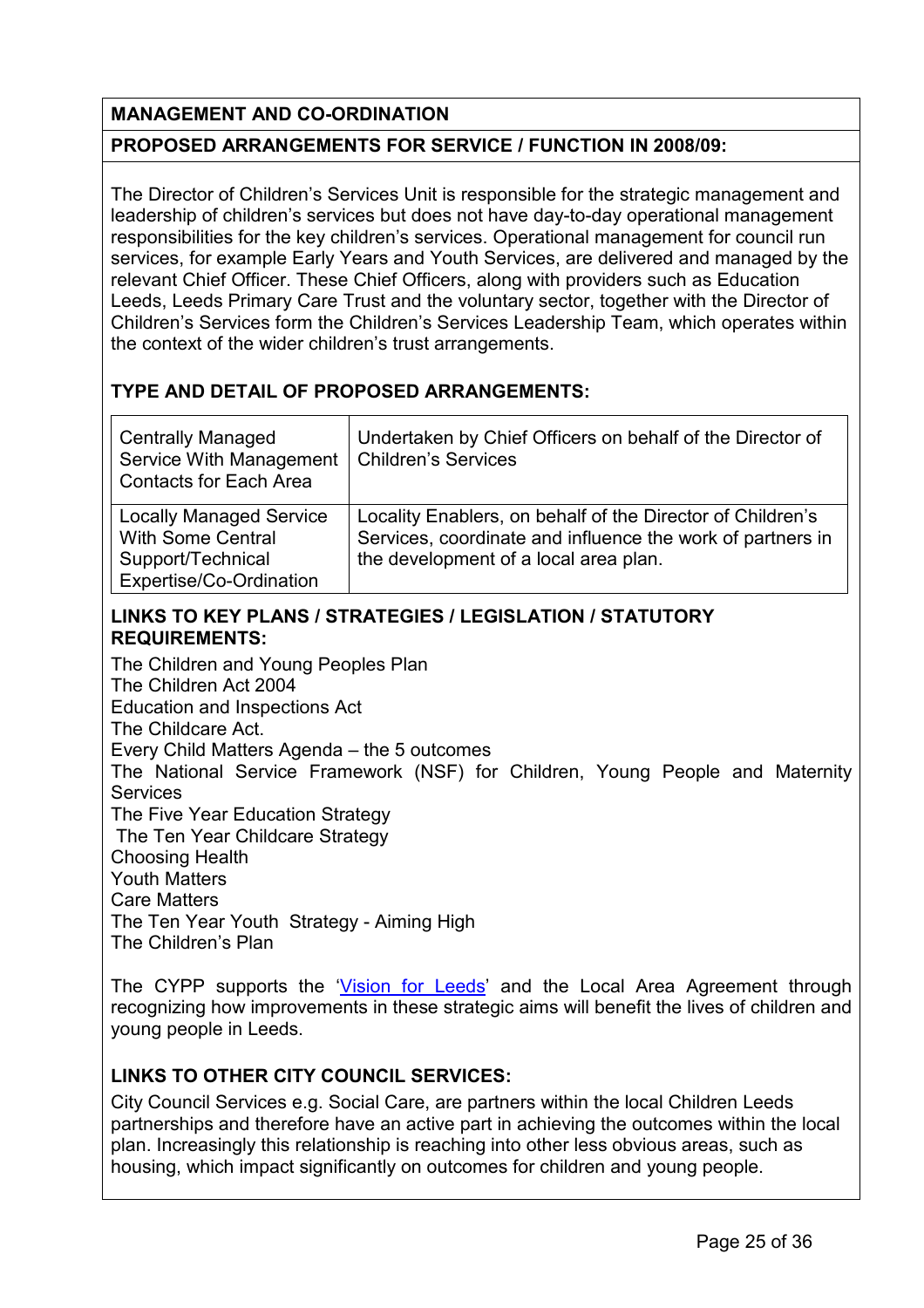### LINKS TO OTHER PUBLIC SECTOR PARTNER SERVICES:

Other Public Sector Services, e.g. health and police, are partners within the local Children Leeds partnerships and therefore have an active part in achieving the outcomes within the local plan. This is particularly the case for those partners named as 'relevant partners' such as police and probation. Representatives of the area Local Safeguarding Children's Board and also the Area Management Board (Education) are also members of the local Children Leeds partnership

### CONTRACT / COMMISSIONING

#### DESCRIPTION OF ANY CONTRACT / COMMISSIONING / SERVICE LEVEL AGREEMENTS FOR SERVICE / FUNCTION:

Some partners, including council services, will act in the role of provider/commissioner. In these cases hosting agreements will be in place. The agreement acknowledges and places on record a leadership role for the specific area of work being undertaken by the partner on behalf of the Director of Children's Services. It provides for the leadership of, and a framework for, securing effective partnership working to develop new strategies, initiatives, pilots or projects as required. The Agreement document will form an appendix to the Service Improvement Plan/Business Plan of the partner service / agency.

#### ANY KEY CURRENT / FUTURE ISSUES FOR AREA COMMITTEE TO BE AWARE OF REGARDING SERVICE / FUNCTION

The Children Leeds area ( wedge) partnerships are presently in the initial stages of discussion with Schools AMB (Area Management Boards) around becoming a single more cohesive partnership that will encourage and enable more integrated working, as part of ongoing work to develop the Children's Trust Arrangements, specifically the locality dimension. This work is being undertaken to ensure a more effective mechanism for delivery of outcomes for children, young people and families, within the context of both the Area Delivery Plan and the Leeds Strategic Plan.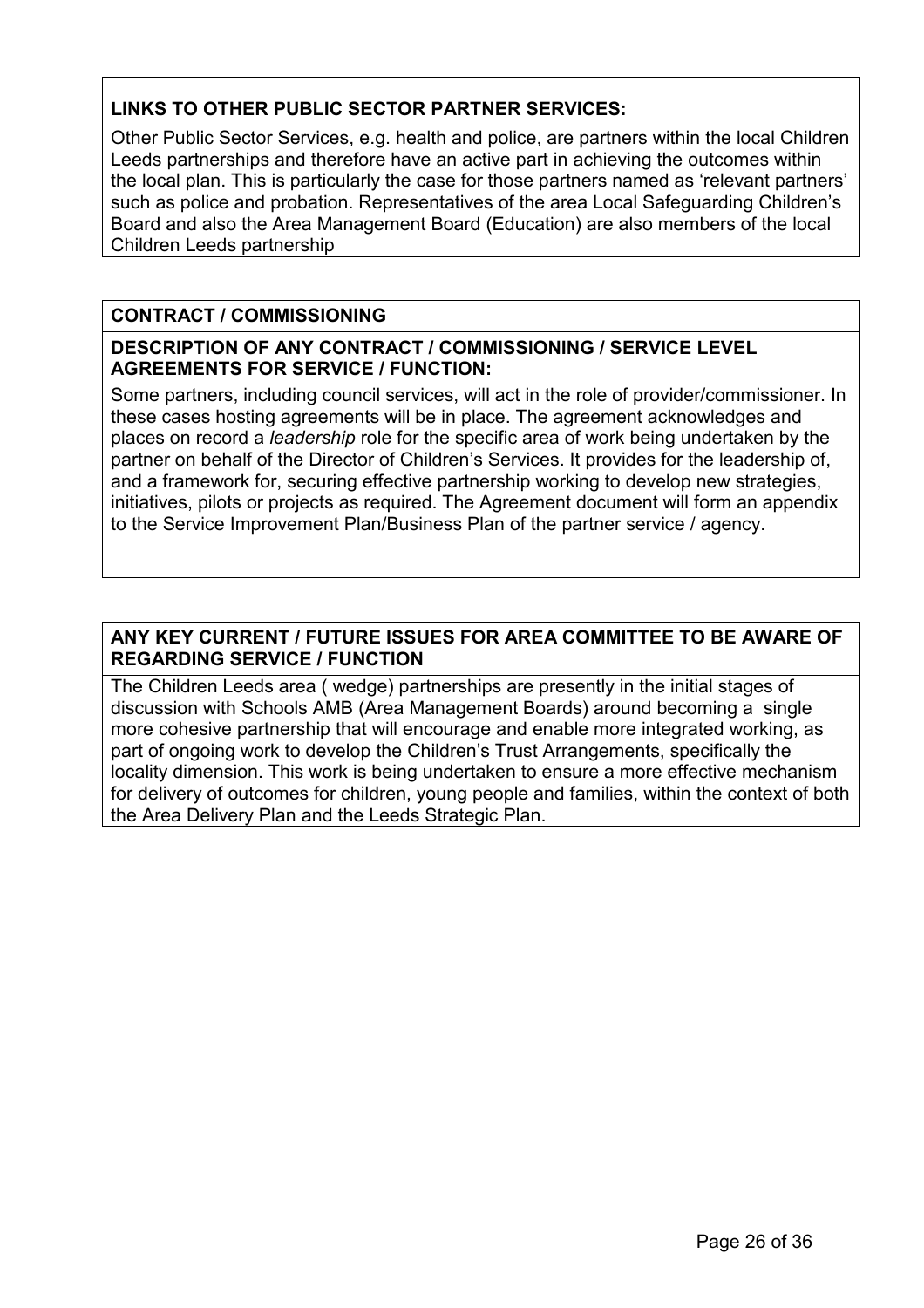# Appendix to Local Children and Young People's Plan Function Schedule

# Priorities for improving outcomes:

| <b>Every Child</b><br><b>Matters</b><br><b>Outcome</b> | <b>Priority</b>                                                                        | <b>Long Term Priority</b>                                          | <b>Short term priority</b>                                                                              |
|--------------------------------------------------------|----------------------------------------------------------------------------------------|--------------------------------------------------------------------|---------------------------------------------------------------------------------------------------------|
| <b>Stay Safe</b>                                       | 1: Safeguarding                                                                        | Embedding a safeguarding<br>culture                                | Improving the assessment<br>and care of children in need                                                |
|                                                        | 2: Safe<br>communities                                                                 | Strengthening community<br>safety and cohesion                     | Reducing bullying                                                                                       |
| <b>Be Healthy</b>                                      | 3: Emotional<br>Wellbeing                                                              | Promoting emotional<br>wellbeing for all                           | Improving services for<br>children, young people and<br>families with additional<br>mental health needs |
|                                                        | 4: Activity and<br>obesity                                                             | Reducing obesity                                                   | Raising activity                                                                                        |
|                                                        | 5: Sexual Health                                                                       | Improving sexual health for<br>all                                 | Reducing teenage conception                                                                             |
| <b>Enjoy and</b><br><b>Achieve</b>                     | 6: Secondary<br><b>Progress</b>                                                        | Improving the progress<br>made in secondary schools                | Narrowing the achievement<br>gap for vulnerable pupils                                                  |
|                                                        | 7: Early<br>Learning                                                                   | Improving early learning                                           | Narrowing the achievement<br>gap for children in the most<br>deprived areas of Leeds                    |
| Make a<br>positive<br>contribution                     | 8: Positive<br>opportunities                                                           | <b>Enhancing positive</b><br>opportunities in and out of<br>school | Reducing antisocial<br>behaviour                                                                        |
| <b>Achieve</b><br><b>Economic</b><br>Wellbeing         | 9: Qualifications<br>and skills at 19                                                  | Raising qualifications and<br>skills levels for 19 year olds       | Reducing the proportion of<br>vulnerable groups not in<br>education, training or<br>employment          |
| <b>ALL</b>                                             | 10: Narrowing the gap in outcomes for the most vulnerable children and<br>young people |                                                                    |                                                                                                         |

# Priorities for improving services:

| <b>Every Child</b><br><b>Matters</b><br><b>Outcome</b> | Long term priority                      | <b>Short Term Priority</b>               |
|--------------------------------------------------------|-----------------------------------------|------------------------------------------|
| <b>Service</b>                                         | Extended services for every             | Roll out of extended services in         |
| <b>Management</b>                                      | neighbourhood                           | schools and children's centres           |
| <b>Service</b>                                         | Parenting support for all               | Proactive, tailored support for families |
| <b>Management</b>                                      |                                         | facing the most severe challenges        |
| <b>Service</b>                                         | Personalised, joined up support for all | <b>Roll out of Common Assessment</b>     |
| <b>Management</b>                                      |                                         | Framework, Budget Holding Lead           |
|                                                        |                                         | Professional and Individual learning     |
|                                                        |                                         | plans                                    |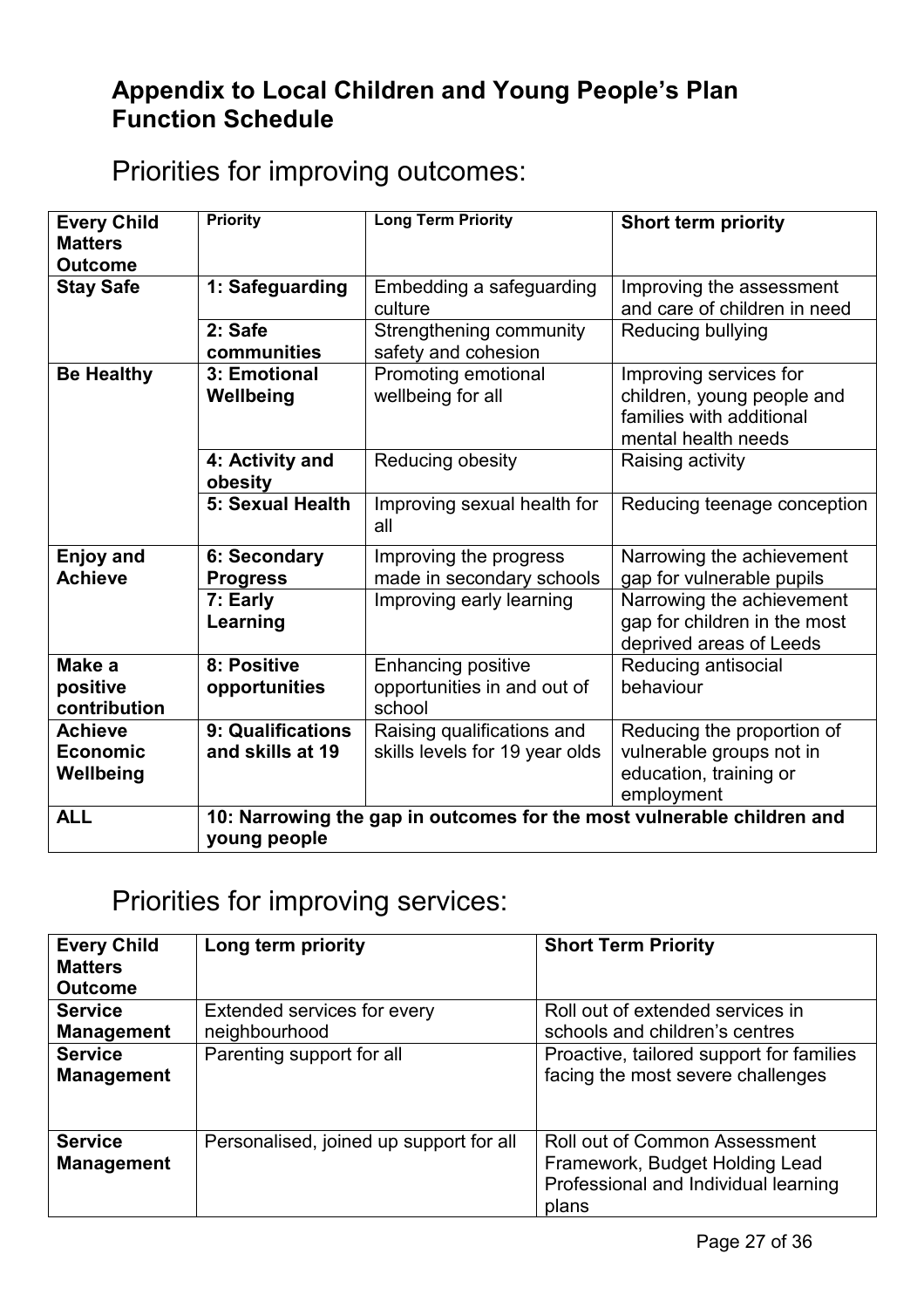#### FUNCTION: **Health and Wellbeing**

#### **DESCRIPTION**

#### HEADLINE INFORMATION:

Health and well-being: the Council is required to play a key role in improving health and tackling health inequalities for the people of Leeds including the delivery of high quality social care services. The Director of Adult Social Services holds accountability for these actions, by ensuring coordinated and focused activity across Council services and with key partners such as the Leeds PCT. To be effective action needs to be coordinated at the local level and the Leeds PCT is organising its resources to achieve this. Area Committees will play a key role in influencing local priorities and action, and monitoring the health and well-being related targets linked to the Leeds Strategic Plan. Adult Social Care will support Area Committees in this work by liaising with key partners and services to present regular reports on the outcomes being achieved at the local level and seeking member's views on priorities and action plans.

#### OVERVIEW OF RESOURCES:

Resources to deliver Health and Wellbeing improvement priorities within the Leeds Strategic Plan

#### TYPE OF INFORMATION TO BE AVAILABLE AT AREA COMMITTEE LEVEL:

(E.g. service plan, development plan, service standards, action plan, local priorities

Service Plans Health and Wellbeing Strategy (under development) Leeds PCT Local Delivery Plan

#### EXECUTIVE MEMBER: Councillor Peter Harrand

#### RESPONSIBLE OFFICERS:

DIRECTOR: Sandie Keene

CHIEF OFFICER: John England

LEAD OFFICER FOR FUNCTION SCHEDULE: John England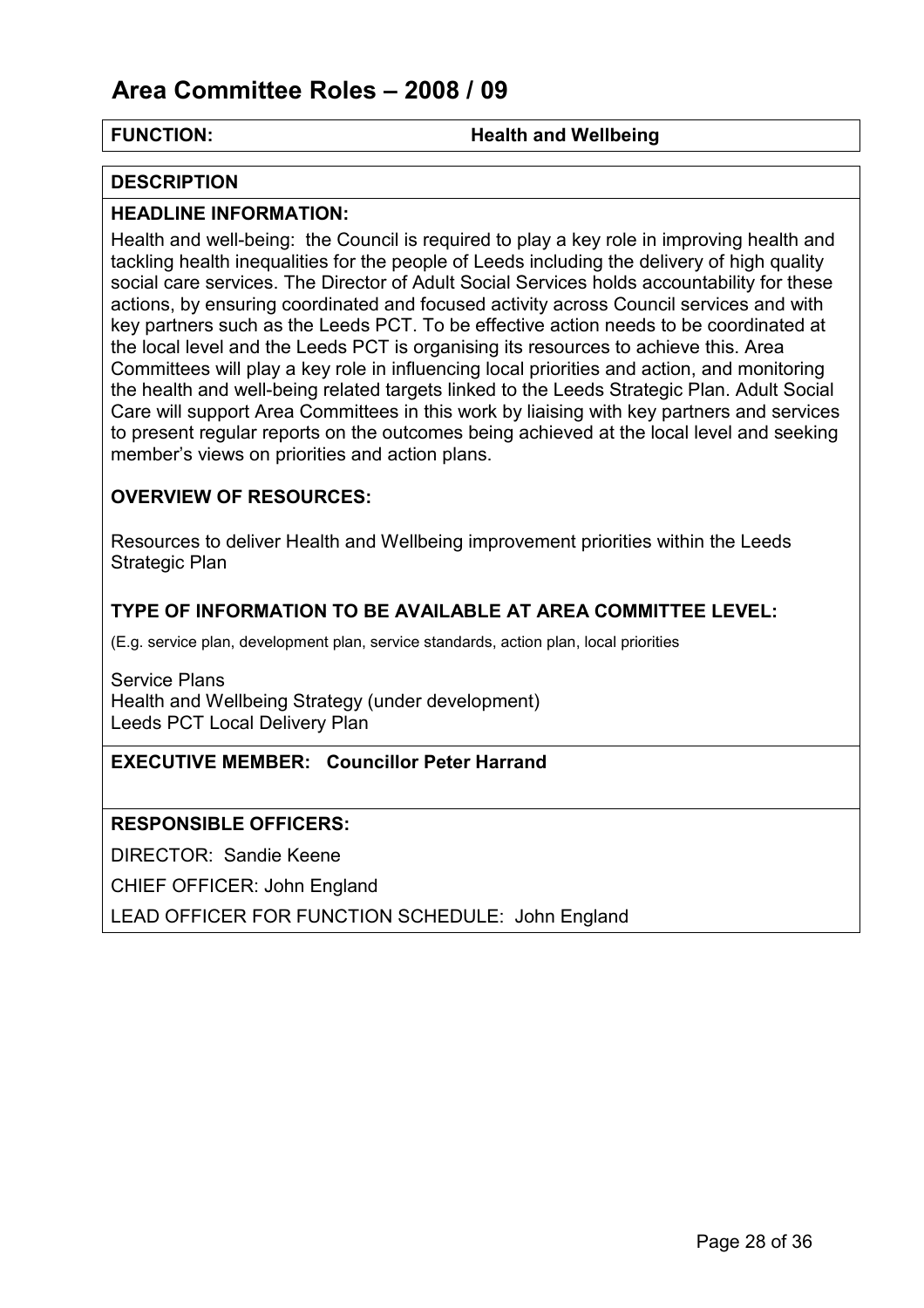#### OUTCOMES AND PERFORMANCE INFORMATION

#### LINK TO LEEDS STRATEGIC PLAN OUTCOMES:

Reduced health inequalities through the promotion of healthy life choices and improved access to services.

Improved quality of life through maximising the potential of vulnerable people by promoting independence, dignity and respect.

Enhanced safety and support for vulnerable people through preventative and protective action to minimise risks and maximise wellbeing.

#### IMPROVEMENT PRIORITIES:

Reduce premature mortality in the most deprived areas

Reduction in the number of people who smoke.

Reduce rate of increase in obesity and raise physical activity for all.

Reduce teenage conception and improve sexual health.

Improve the assessment and care management of children, families and vulnerable adults.

Improved psychological, mental health, and learning disability services for those who need it.

Increase the number of vulnerable people helped to live at home.

Increase the proportion of people in receipt of community services enjoying choice and control over their daily lives.

Improve safeguarding arrangements for vulnerable children and adults through better information, recognition and response to risk.

#### GEOGRAPHY & FREQUENCY OF RELEVANT LOCAL PERFORMANCE INFORMATION:

(E.g. SOA, ward, quarterly, yearly)

SOA level – citywide

Quarterly and annually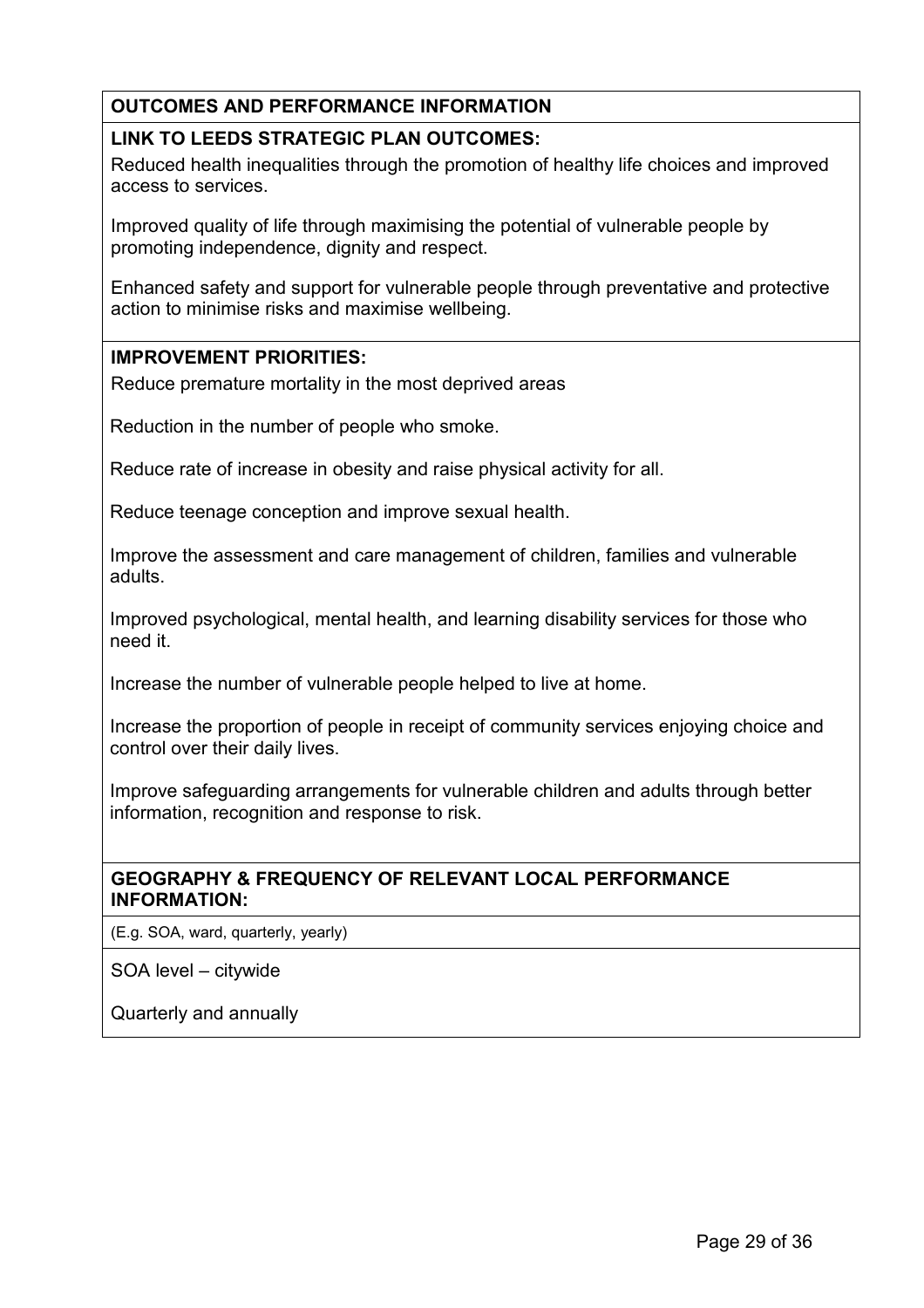#### **GOVERNANCE**

#### DESCRIPTION OF WHAT PROPOSED RESPONSIBILITY COVERS:

The primary focus should be the outcomes, improvement priorities and targets within the Strategic Plan relating to health and well-being.

#### PRACTICAL ARRANGEMENTS – HOW WOULD LOCAL MEMBERS DEAL WITH THE PROPOSED RESPONSIBILITY:

Through the Area Delivery Plan, and by working with key partners such as the Leeds PCT and Practice Board Commissioning Groups. The Area Committee role is one of influence, and an important conduit for the early identification of health priorities for the local area.

#### HOW / WHEN WOULD THE SERVICE / FUNCTION REPORT TO THE AREA COMMITTEE:

(E.g. formal and informal arrangements, frequency)

We are seeking to agree with Leeds PCT on joint reporting mechanism for the health and well-being theme. It is proposed to meet with each Area Committee on at least an annual basis, and more frequently, as required for those area committees covering SOA's with greatest health inequality indices.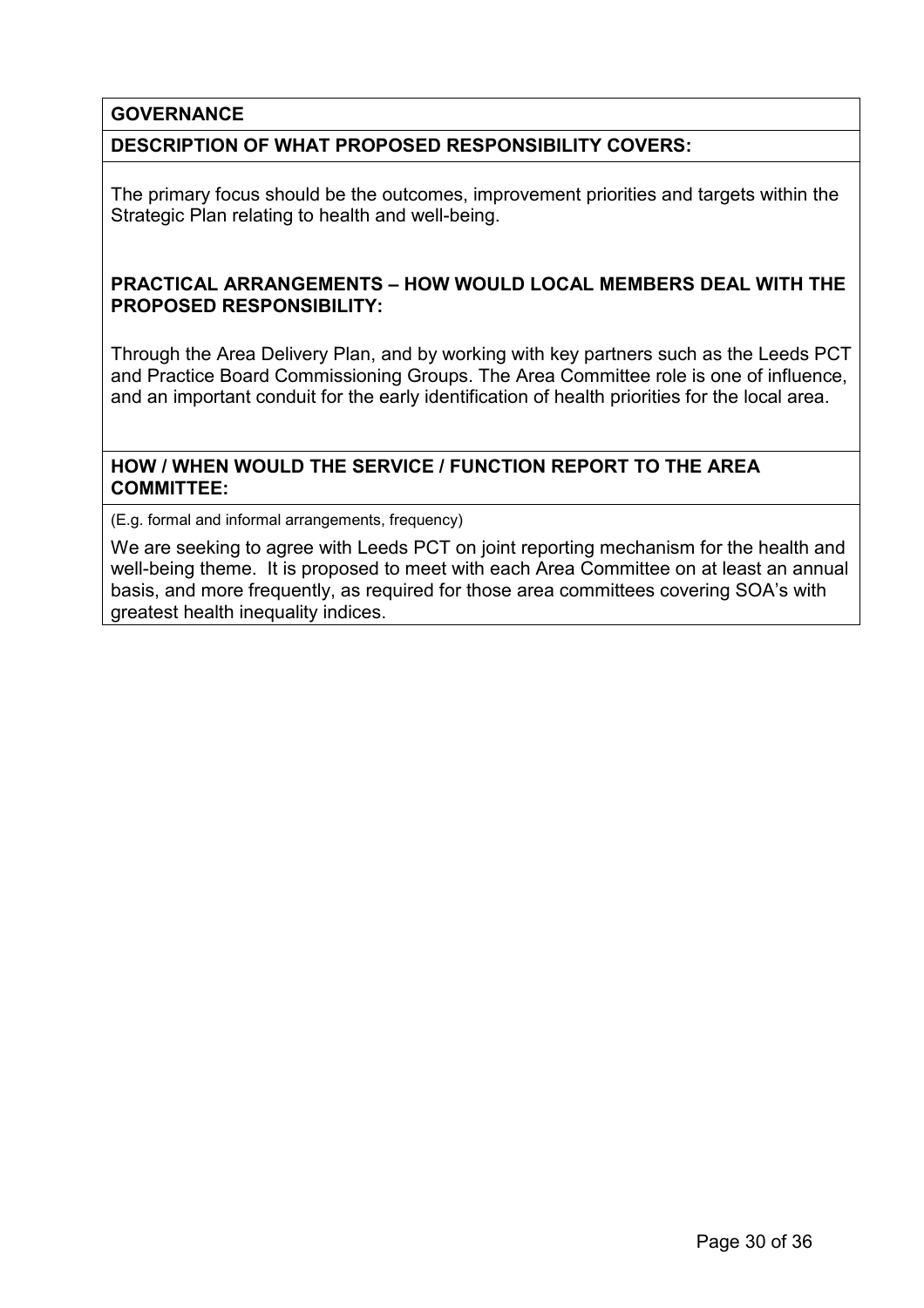#### MANAGEMENT AND CO-ORDINATION

#### PROPOSED ARRANGEMENTS FOR SERVICE / FUNCTION IN 2008/09:

City Council co-ordination accountability – Director of Adult Social Services co-ordinated via the Health and Well-being Strategic Leadership Team. Joint arrangements with Leeds PCT and other key stakeholders are through the Healthy Leeds Partnership and the recent formation of the Joint Strategic Commissioning Board under the aegis of the partnership.

#### TYPE AND DETAIL OF PROPOSED ARRANGEMENTS:

| <b>Centrally Managed</b><br>Service With Management<br><b>Contacts for Each Area</b>                       | Delivery structures under development, drawing from the<br>Children's Services model. |
|------------------------------------------------------------------------------------------------------------|---------------------------------------------------------------------------------------|
| <b>Locally Managed Service</b><br><b>With Some Central</b><br>Support/Technical<br>Expertise/Co-Ordination |                                                                                       |

#### LINKS TO KEY PLANS / STRATEGIES / LEGISLATION / STATUTORY REQUIREMENTS:

Health and Well Being Strategy (under development)

#### LINKS TO OTHER CITY COUNCIL SERVICES:

The health and well-being theme within the Strategic Plan has links to all five Directorates within the Council. There is a particularly strong link with Children's Services, as many of the specific targets relate to children and young people. However the outcomes we are working to achieve in the medium to long term relate to the whole population.

#### LINKS TO OTHER PUBLIC SECTOR PARTNER SERVICES:

Leeds PCT and Health Service Trusts. Adult Social Care works closely with a range of public sector partners including West Yorkshire Police, Department for Work and Pensions, West Yorkshire Passenger Transport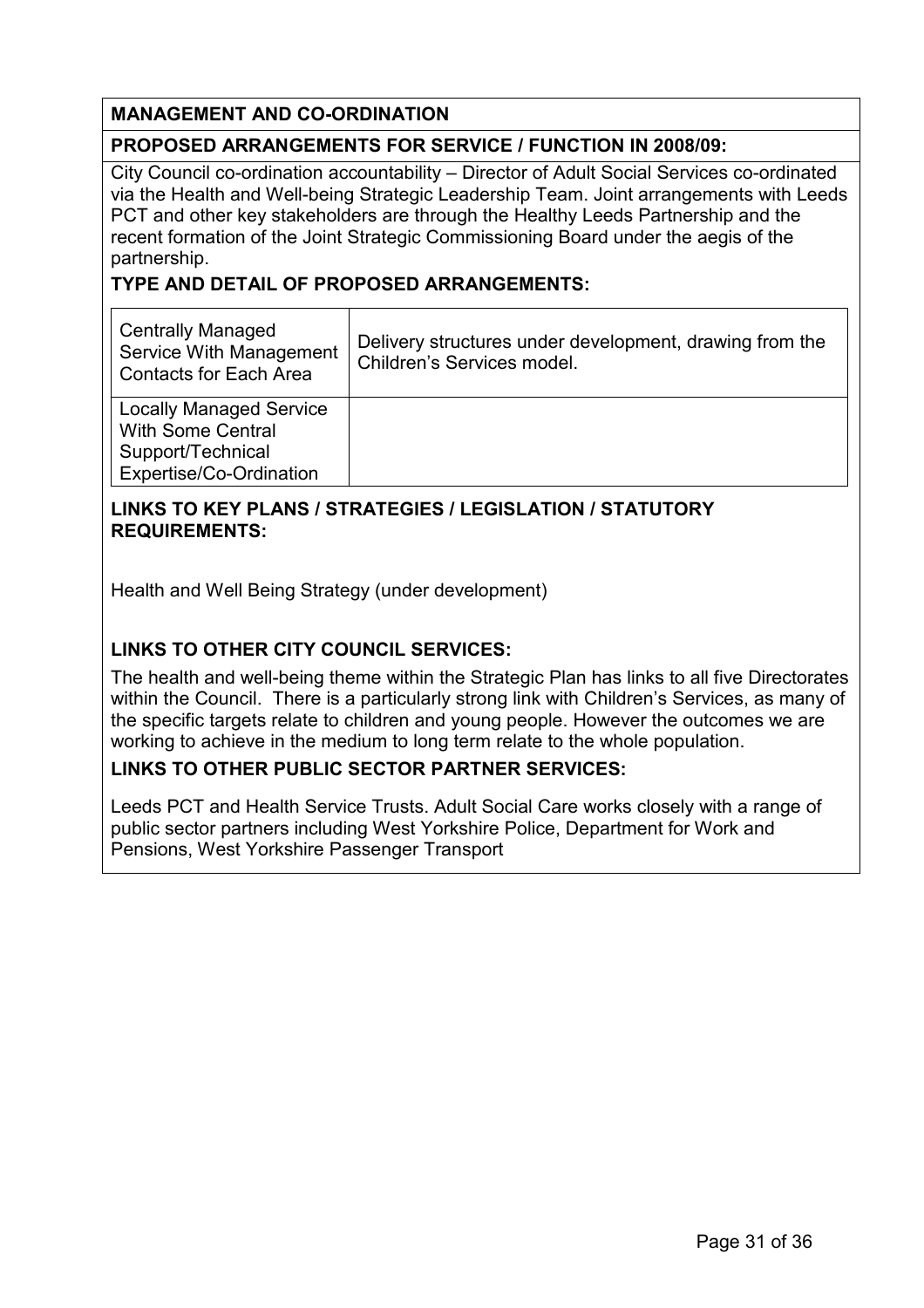#### FUNCTION: Conservation Area Reviews

#### **DESCRIPTION**

#### HEADLINE INFORMATION:

A programme to review 16 designated conservation areas; in each case to assess its special character, to propose any changes to its boundary and to make proposals for its management.

#### OVERVIEW OF RESOURCES:

The work is being undertaken by the Sustainable Development Unit within the City Development Directorate

#### TYPE OF INFORMATION TO BE AVAILABLE AT AREA COMMITTEE LEVEL:

A quarterly written update on progress

#### EXECUTIVE MEMBER:

Cllr Andrew Carter, Development

#### RESPONSIBLE OFFICERS:

DIRECTOR: Jean Dent, City Development

CHIEF OFFICER: Steve Speak, Chief Strategy & Policy Officer

LEAD OFFICER FOR FUNCTION SCHEDULE: Richard Taylor, Conservation Team Leader, SDU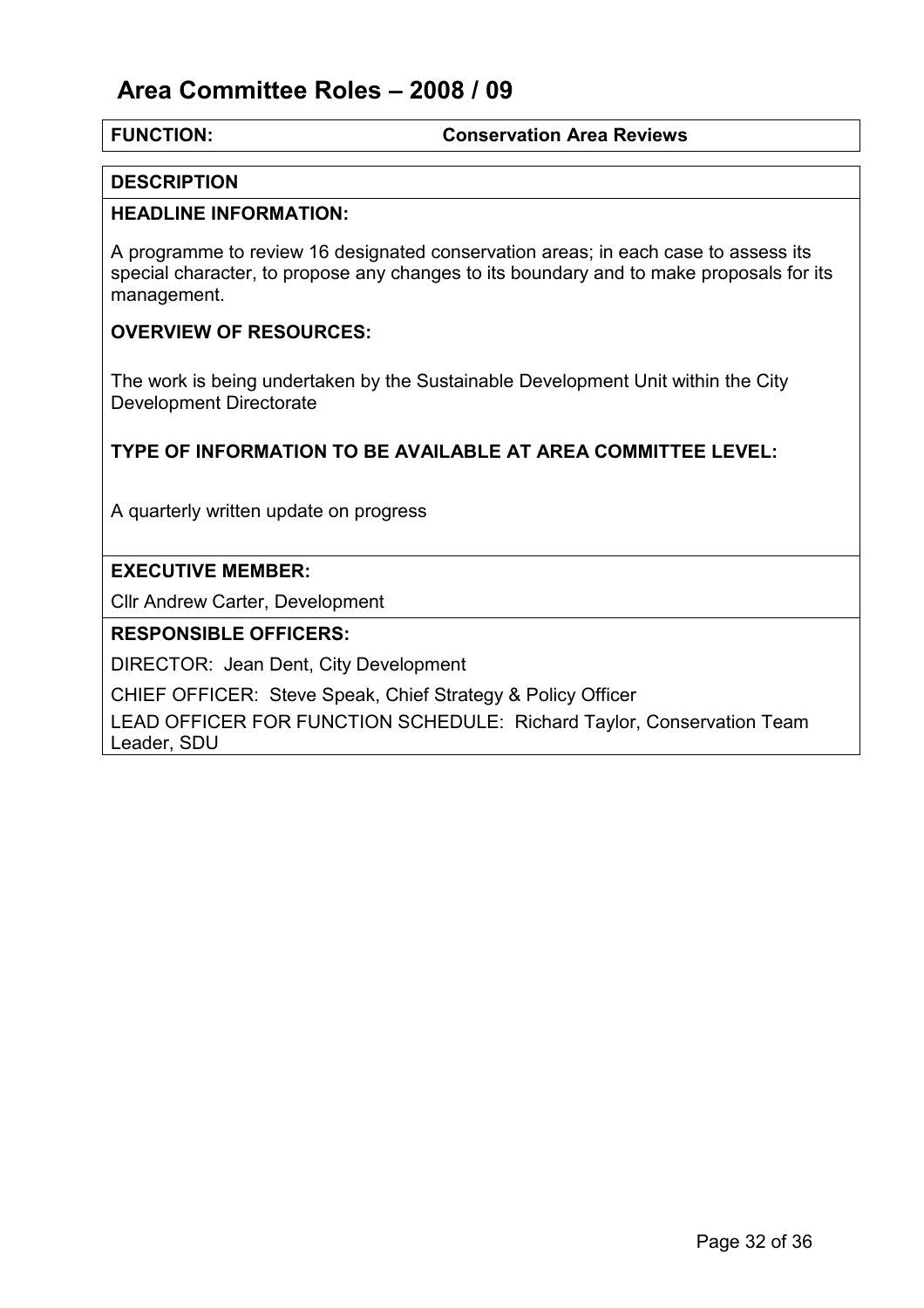### OUTCOMES AND PERFORMANCE INFORMATION

#### LINK TO LEEDS STRATEGIC PLAN OUTCOMES:

Please see SDU Service Plan 2008-09

#### IMPROVEMENT PRIORITIES:

To produce up-to-date conservation area boundaries, appraisals and management plans

#### GEOGRAPHY & FREQUENCY OF RELEVANT LOCAL PERFORMANCE INFORMATION:

Quarterly reporting

#### **GOVERNANCE**

#### DESCRIPTION OF WHAT PROPOSED RESPONSIBILITY COVERS:

Review of conservation areas.

Ward members directly involved in consultation process.

Area committee overview and financial support through previously agreed well being allocations.

#### HOW / WHEN WOULD THE SERVICE / FUNCTION REPORT TO THE AREA COMMITTEE:

Quarterly written report

#### MANAGEMENT AND CO-ORDINATION

#### PROPOSED ARRANGEMENTS FOR SERVICE / FUNCTION IN 2008/09:

#### TYPE AND DETAIL OF PROPOSED ARRANGEMENTS:

| <b>Centrally Managed</b><br><b>Service With Management</b><br><b>Contacts for Each Area</b>                | Centrally managed by SDU, with contacts in each Area |
|------------------------------------------------------------------------------------------------------------|------------------------------------------------------|
| <b>Locally Managed Service</b><br><b>With Some Central</b><br>Support/Technical<br>Expertise/Co-Ordination |                                                      |

#### ANY KEY CURRENT / FUTURE ISSUES FOR AREA COMMITTEE TO BE AWARE OF REGARDING SERVICE / FUNCTION

Opportunity for Area Committees to fund a continuation of programme beyond 31 March 2009 to review remaining designated conservation areas and to consider new ones.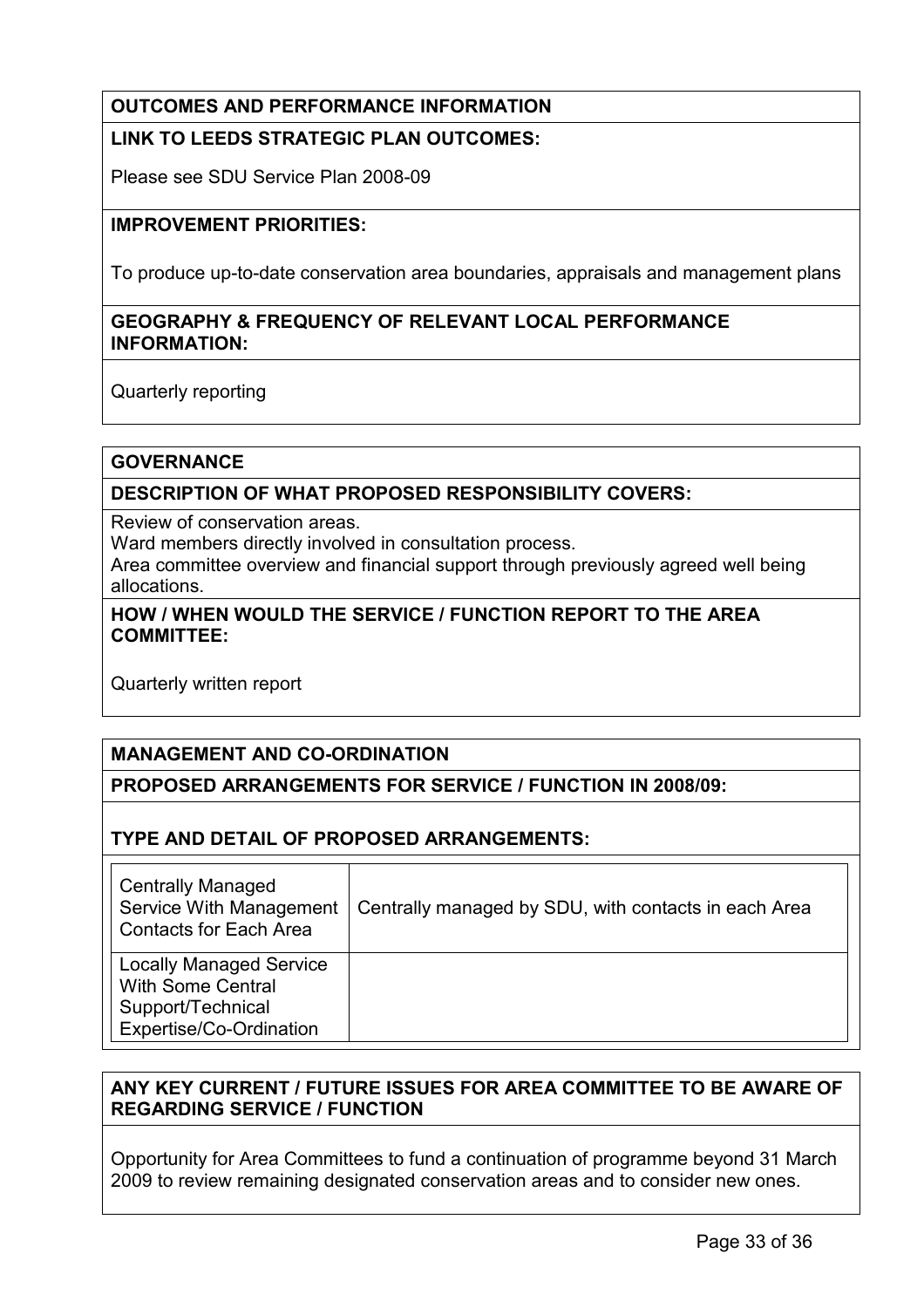# HEADLINE CITYWIDE FINANCIAL INFORMATION FOR RESPONSIBILITIES Citywide Budget For Service / Function 08/09 £000s Net Revenue Budget **115.5** Net Capital Budget Nil and South Art and South Art and Art and Art and Art and Art and Art and Art and Art and

| <b>Key Funding Sources</b> |       |               |  |  |  |  |  |  |
|----------------------------|-------|---------------|--|--|--|--|--|--|
|                            | £000s | $\frac{0}{0}$ |  |  |  |  |  |  |
| <b>Funding Provider</b>    |       |               |  |  |  |  |  |  |
| <b>LCC</b>                 | 115.5 | 100           |  |  |  |  |  |  |
| <b>Net Budget</b>          | 115.5 | 100           |  |  |  |  |  |  |

### DESCRIPTION OF WHAT THE BUDGET REPRESENTS:

Revenue funding for salaries, on-costs and supplies.

#### DESCRIPTION OF THE FORMULA USED FOR APPORTIONING BUDGET ACROSS DIFFERENT AREAS:

Agreed costings of between £6k and £8k dependent on size of each area and whether community group directly involved with the work

#### REASONS WHY THIS PARTICULAR FORMULA WAS SELECTED:

Consistency, fairness and need for budgets to be in place at start of programme to allow temporary staff to be engaged

#### DETAIL OF ANY SIGNIFICANT SERVICE / BUDGET VARIATIONS ACROSS THE CITY:

Variations as shown in table below result from previous decisions taken by the Area **Committees**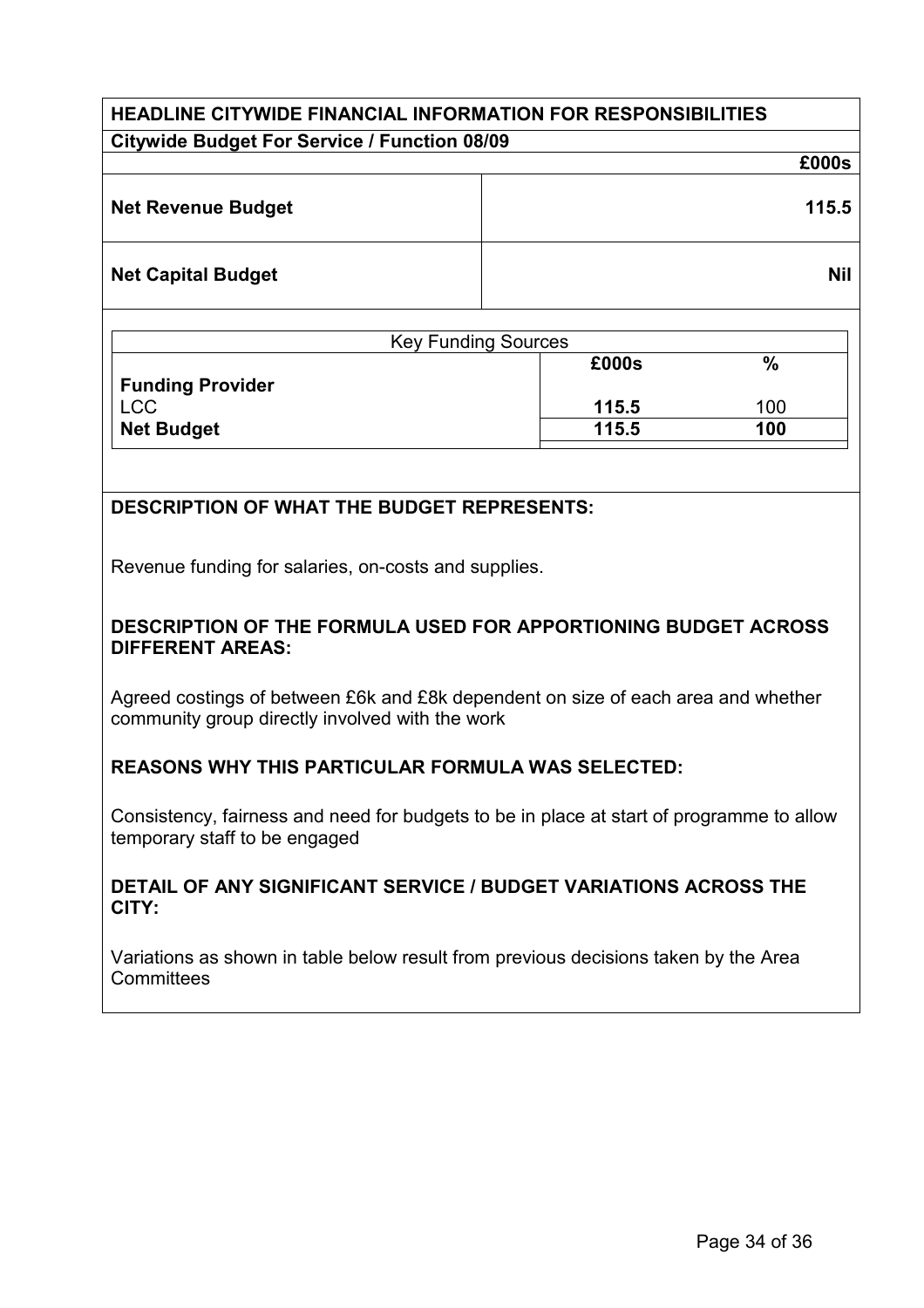# AREA COMMITTEE BREAKDOWN – Conservation Area Reviews

(Please compete as relevant for service/function)

|                                          |                                 | <b>City Wide</b><br><b>East</b> |              | <b>North East</b> |                   | <b>North West</b> |              | <b>South</b> |       | <b>West</b> |              |              |
|------------------------------------------|---------------------------------|---------------------------------|--------------|-------------------|-------------------|-------------------|--------------|--------------|-------|-------------|--------------|--------------|
|                                          |                                 |                                 | <b>Inner</b> | Outer             | <b>Inner</b>      | Outer             | <b>Inner</b> | Outer        | Inner | Outer       | <b>Inner</b> | <b>Outer</b> |
| <b>Service Standards and Performance</b> |                                 |                                 |              |                   |                   |                   |              |              |       |             |              |              |
| Number of<br>completed CA<br>reviews     | Target for 08/09                |                                 | U            |                   |                   |                   | υ            |              |       |             |              |              |
|                                          | Mid year progress               |                                 |              |                   |                   |                   |              |              |       |             |              |              |
|                                          | Year end outcome                |                                 |              |                   |                   |                   |              |              |       |             |              |              |
| <b>Resource Availability</b>             |                                 |                                 |              |                   |                   |                   |              |              |       |             |              |              |
|                                          | Percentage of budget allocation |                                 | 0            | 14                | $12 \overline{ }$ | 26                |              | 10           |       | 14          | 10           | 14           |
| <b>Net Revenue</b><br><b>Budget</b>      | Budget for 08/09                |                                 | 0            | 16,000            | 14,000            | 29,500            | υ            | 12,000       | 0     | 16,0000     | 12,000       | 16,000       |
|                                          | Mid year progress               |                                 |              |                   |                   |                   |              |              |       |             |              |              |
|                                          | Year end outcome                |                                 |              |                   |                   |                   |              |              |       |             |              |              |